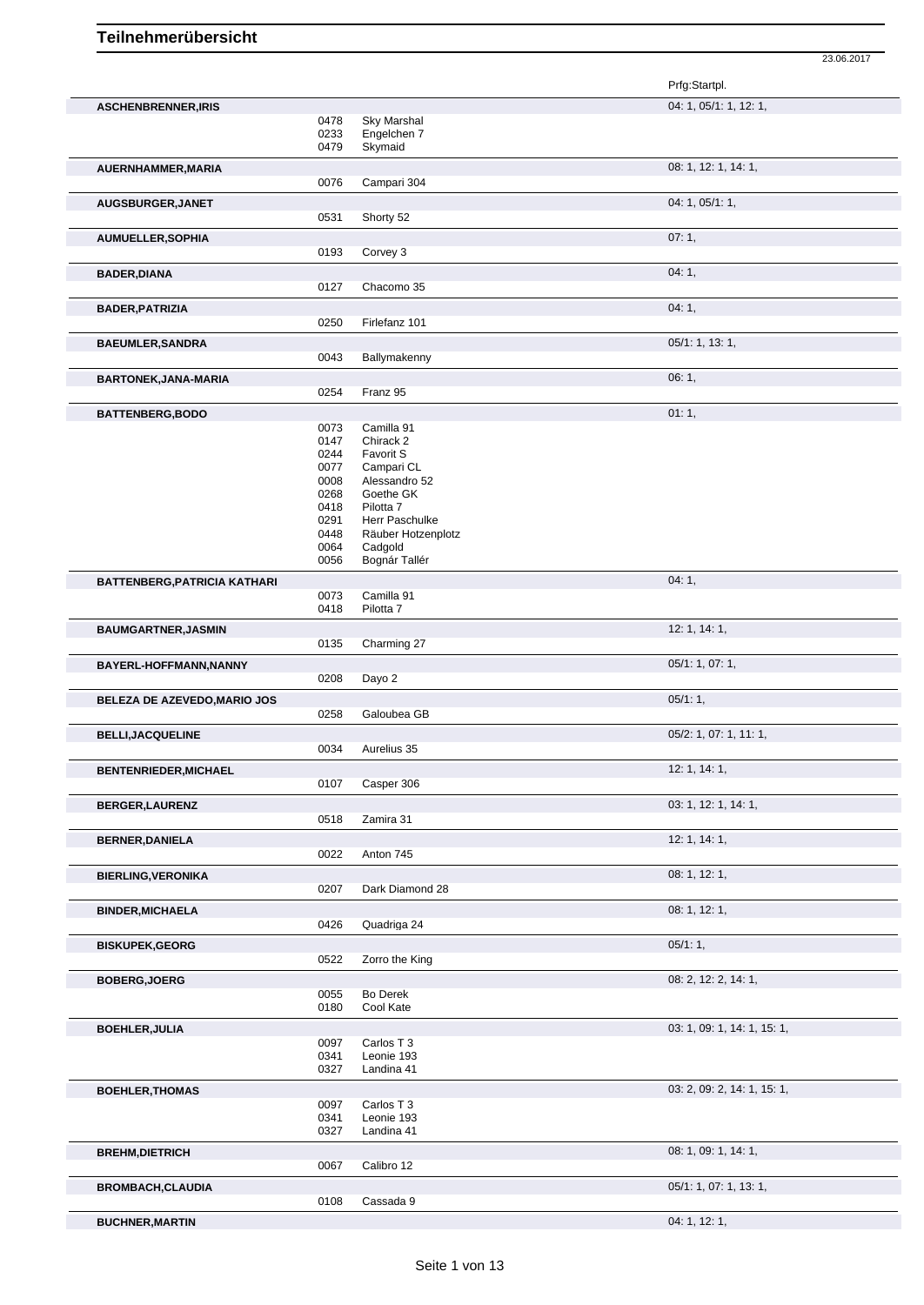|                            |              |                                         | 23.06.2017                    |
|----------------------------|--------------|-----------------------------------------|-------------------------------|
|                            |              |                                         | Prfg:Startpl.                 |
|                            | 0071         | Calle Coeur                             |                               |
| <b>BUTZ DR., VERENA</b>    |              |                                         | 06: 1, 07: 1, 11: 1,          |
|                            | 0366         | Lolita 212                              |                               |
| <b>CASPARI, ALESSA</b>     |              |                                         | 01: 1, 03: 1, 08: 1,          |
|                            | 0275<br>0091 | <b>Grand Amita GB</b><br>Cara Caretella |                               |
|                            | 0441         | Quirin GB                               |                               |
|                            |              |                                         | 11:1,                         |
| <b>CORVIN, HANNA</b>       | 0391         | Mirage 93                               |                               |
|                            | 0390         | Michel 199                              |                               |
|                            |              |                                         | 04:1,                         |
| <b>CROME, LUISA</b>        | 0385         | Manitou 132                             |                               |
|                            |              |                                         |                               |
| <b>CSERY, GIOVANNA</b>     | 0427         | Quashi                                  | 02: 1, 04: 1,                 |
|                            |              |                                         |                               |
| <b>DACHER, JULIA</b>       |              |                                         | 04:1,                         |
|                            | 0357         | Littbarski                              |                               |
| DAFFNER, JUNE              |              |                                         | 05/3: 1, 07: 1,               |
|                            | 0498         | Turbo Man xx                            |                               |
| <b>DASCH, BETTINA</b>      |              |                                         | 08:1,                         |
|                            | 0330         | Lantus Ask                              |                               |
| DICKMANN, GABRIELE         |              |                                         | 04: 1, 05/1: 1, 12: 1, 13: 1, |
|                            | 0246         | Finality                                |                               |
|                            | 0106         | Caspars-Girl                            |                               |
| DIETMANN, CAROLIN          |              |                                         | 09:1,                         |
|                            | 0137         | Chelsea 56                              |                               |
| DITTRICH, NICOLE           |              |                                         | 06:1,                         |
|                            | 0481         | Snowy Pete                              |                               |
|                            |              |                                         |                               |
| DOETSCH, ALINA             | 0459         | Scalara                                 | 07:1,                         |
|                            |              |                                         |                               |
| <b>DOLLINGER, SOFIE</b>    |              |                                         | 06: 1, 07: 1, 11: 1,          |
|                            | 0031         | Athena 168                              |                               |
| DONHAUSER, VANESSA         |              |                                         | 03: 1, 08: 1, 12: 1, 14: 1,   |
|                            | 0185         | Cora Lagranna                           |                               |
| <b>DRESCHER, MARTIN</b>    |              |                                         | 12: 1, 13: 1,                 |
|                            | 0375         | Lucca 55                                |                               |
|                            | 0257         | French Affair 6                         |                               |
|                            | 0020<br>0156 | Amira 131<br>Cipollina 3                |                               |
|                            | 0153         | Chouzco Cherry GH                       |                               |
|                            | 0123         | Celestina K                             |                               |
|                            | 0284         | Harry 206                               |                               |
|                            | 0307         | Kate 16                                 |                               |
|                            | 0089         | Captain H                               |                               |
|                            | 0016<br>0455 | Alotta <sub>2</sub><br>Santa Sandrina   |                               |
|                            |              |                                         |                               |
| <b>DURST, INES</b>         | 0396         | Montevideo 61                           | 08: 1, 14: 1,                 |
|                            |              |                                         |                               |
| EBERL, JESSIKA             |              |                                         | 09:1,                         |
|                            | 0030<br>0033 | ASG Lamborghina<br>Aurelia 46           |                               |
|                            | 0078         | Camplage                                |                               |
|                            |              |                                         | 04:1,                         |
| <b>ECHTERHOFF, JESSICA</b> | 0453         | Salt and Pepper 9                       |                               |
|                            |              |                                         |                               |
| <b>EHINGER, WERNER</b>     |              |                                         | 10: 2, 14: 2, 15: 1,          |
|                            | 0251<br>0037 | Florian 552<br>Ayscha 13                |                               |
|                            | 0410         | Pastella D                              |                               |
|                            | 0189         | Corlino 7                               |                               |
|                            | 0278         | Groovy Girl 2                           |                               |
|                            | 0338         | Lazarus 11                              |                               |
|                            | 0513<br>0144 | Waymea 2<br>Chimborazo 4                |                               |
|                            | 0229         | Emilio E                                |                               |
|                            | 0433         | Quicksand                               |                               |
|                            | 0404         | Neugschwent's Lorenzo                   |                               |
|                            | 0120         | Cavallina 9                             |                               |
|                            | 0353         | Lilli NH                                |                               |
|                            | 0389         | <b>Mia 159</b>                          |                               |
| EICHELSBACHER, NIKOLAS     |              |                                         | 03: 1, 14: 1,                 |
|                            | 0443         | Quo Vamos                               |                               |
| EIDENSCHINK, KONSTANZE     |              |                                         | 04: 1, 05/3: 1, 08: 1, 12: 1, |

Esprit 330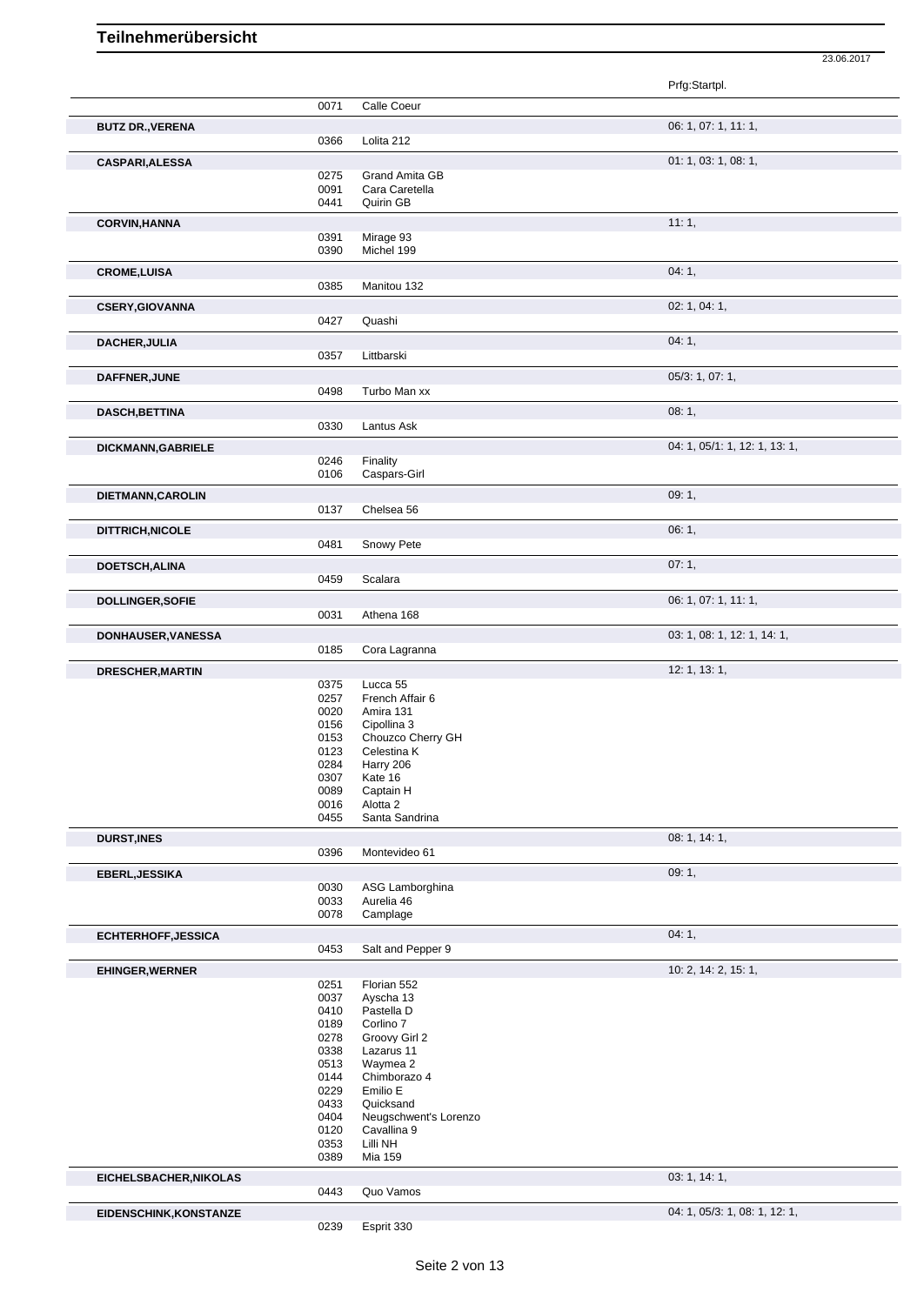23.06.2017

Prfg:Startpl.

| <b>EMPL, AMELIE</b>                                                            |              |                             | 03: 2, 09: 3, 14: 1, 15: 2,              |
|--------------------------------------------------------------------------------|--------------|-----------------------------|------------------------------------------|
|                                                                                | 0347         | Levita II                   |                                          |
|                                                                                | 0087         | Cappuccino 176              |                                          |
|                                                                                | 0408         | Nontendra Melloni           |                                          |
|                                                                                | 0457         | Sapphire 8                  |                                          |
|                                                                                |              |                             |                                          |
| <b>ERMERT, KRISTINA</b>                                                        |              |                             | 10:1,                                    |
|                                                                                | 0333         | Larun 2                     |                                          |
|                                                                                |              |                             |                                          |
| <b>ESER, ANNA</b>                                                              |              |                             | 05/1: 1, 08: 1, 12: 1,                   |
|                                                                                | 0160         | Clemens 36                  |                                          |
|                                                                                | 0114         | Cassun                      |                                          |
|                                                                                | 0355         | Limbussini                  |                                          |
|                                                                                | 0074         | Camiro VA                   |                                          |
|                                                                                |              |                             |                                          |
| <b>EXNER, CAROLINE</b>                                                         |              |                             | 06:1,                                    |
|                                                                                | 0529         | Canberra 22                 |                                          |
|                                                                                |              |                             | 04:1,                                    |
| <b>FAISST, TILO</b>                                                            |              |                             |                                          |
|                                                                                | 0452         | Rubasznik                   |                                          |
| <b>FEGG, CHRISTINE</b>                                                         |              |                             | 04: 2, 08: 2, 12: 2,                     |
|                                                                                | 0294         | Humphrey 51                 |                                          |
|                                                                                | 0351         | Lieselotte 22               |                                          |
|                                                                                |              |                             |                                          |
| FERCH, AVA                                                                     |              |                             | 06: 3, 07: 3,                            |
|                                                                                | 0196         | Crace Fan Fallingasate      |                                          |
|                                                                                | 0223         | <b>Dribbel</b>              |                                          |
|                                                                                | 0398         | Mr. Schweinsteiger          |                                          |
|                                                                                |              |                             |                                          |
| <b>FINTEL, MARIA VON</b>                                                       |              |                             | 04: 1, 05/1: 1,                          |
|                                                                                | 0339         | Le Cheval de fer            |                                          |
|                                                                                |              |                             |                                          |
| <b>FISCHER,LISA</b>                                                            |              |                             | 02: 1, 08: 2, 12: 1, 14: 1,              |
|                                                                                | 0202         | Curly Sue 100               |                                          |
|                                                                                | 0152         | Chou-Chou 7                 |                                          |
|                                                                                | 0302         | JP's Pipistrella            |                                          |
|                                                                                | 0370         | Loreley B                   |                                          |
|                                                                                |              |                             |                                          |
| <b>FISCHER, NADINE</b>                                                         |              |                             | 12: 1, 14: 1,                            |
|                                                                                | 0497         | Tobea                       |                                          |
| FRANZ, ALEXANDRA                                                               |              |                             | 03: 1, 12: 1, 14: 1,                     |
|                                                                                | 0485         | Starlett 27                 |                                          |
|                                                                                |              |                             |                                          |
| GAILLINGER, CHRISTOPH                                                          |              |                             | 02: 2, 03: 2, 04: 2, 05/2: 2, 08: 2, 09: |
|                                                                                |              |                             | 2, 14: 2, 15: 2,                         |
|                                                                                |              |                             |                                          |
|                                                                                |              |                             |                                          |
|                                                                                | 0507         | Viper 8                     |                                          |
|                                                                                | 0458         | Sarasani 8                  |                                          |
|                                                                                | 0174         | Commander 21                |                                          |
|                                                                                | 0465         | Schweizer Hof's Mafia       |                                          |
|                                                                                | 0136         | Chartou                     |                                          |
|                                                                                | 0464         | Schweizer Hof's La-Capitol  |                                          |
|                                                                                | 0124         | Celina 179                  |                                          |
|                                                                                | 0203         | Cutie VA                    |                                          |
|                                                                                | 0430         | Que Pasa M                  |                                          |
|                                                                                | 0085         | Cantrice                    |                                          |
|                                                                                | 0361         | <b>Little Micky</b>         |                                          |
|                                                                                | 0079         | Canada N                    |                                          |
|                                                                                | 0298         | Ivo 46                      |                                          |
|                                                                                |              |                             |                                          |
|                                                                                | 0378         | Lucky Leni                  |                                          |
|                                                                                | 0139         | Chesterberry 2              |                                          |
|                                                                                | 0069         | Call Girl VA                |                                          |
|                                                                                | 0220         | Donna 748                   |                                          |
|                                                                                | 0209         | Debut 12                    |                                          |
|                                                                                | 0409         | <b>Obora's Mauritius</b>    |                                          |
|                                                                                |              |                             | 15:1,                                    |
|                                                                                | 0514         |                             |                                          |
|                                                                                |              | Whiskey 39                  |                                          |
|                                                                                | 0414         | Petit Over                  |                                          |
|                                                                                | 0421         | Pretty Woman 211            |                                          |
|                                                                                | 0416         | Physalie 8                  |                                          |
| <b>GAILLINGER, MAXIMILIAN</b>                                                  | 0201         | Cukkini                     |                                          |
|                                                                                | 0490         | Sumak                       |                                          |
|                                                                                |              |                             | 10: 1, 12: 1,                            |
|                                                                                |              |                             |                                          |
|                                                                                | 0345         | Leticia Blue                |                                          |
|                                                                                |              |                             | 12: 2, 14: 2,                            |
|                                                                                | 0028         | Artano 4                    |                                          |
|                                                                                | 0065         | Cajueiro                    |                                          |
|                                                                                |              |                             |                                          |
|                                                                                | 0045         | Bandero 4                   |                                          |
|                                                                                | 0422         | Prince du Banney            |                                          |
|                                                                                |              |                             | 05/2:1,                                  |
| <b>GEIST, MONIKA</b><br><b>GERBER, VICTORIA</b><br><b>GERSTNER, LISA-MARIA</b> | 0423         | Princess Maya               |                                          |
|                                                                                |              |                             |                                          |
| <b>GIRG, NICOLE</b>                                                            |              |                             | $05/2$ : 2, 07: 2,                       |
|                                                                                | 0326<br>0311 | Landfee 56<br>Khyra of Gold |                                          |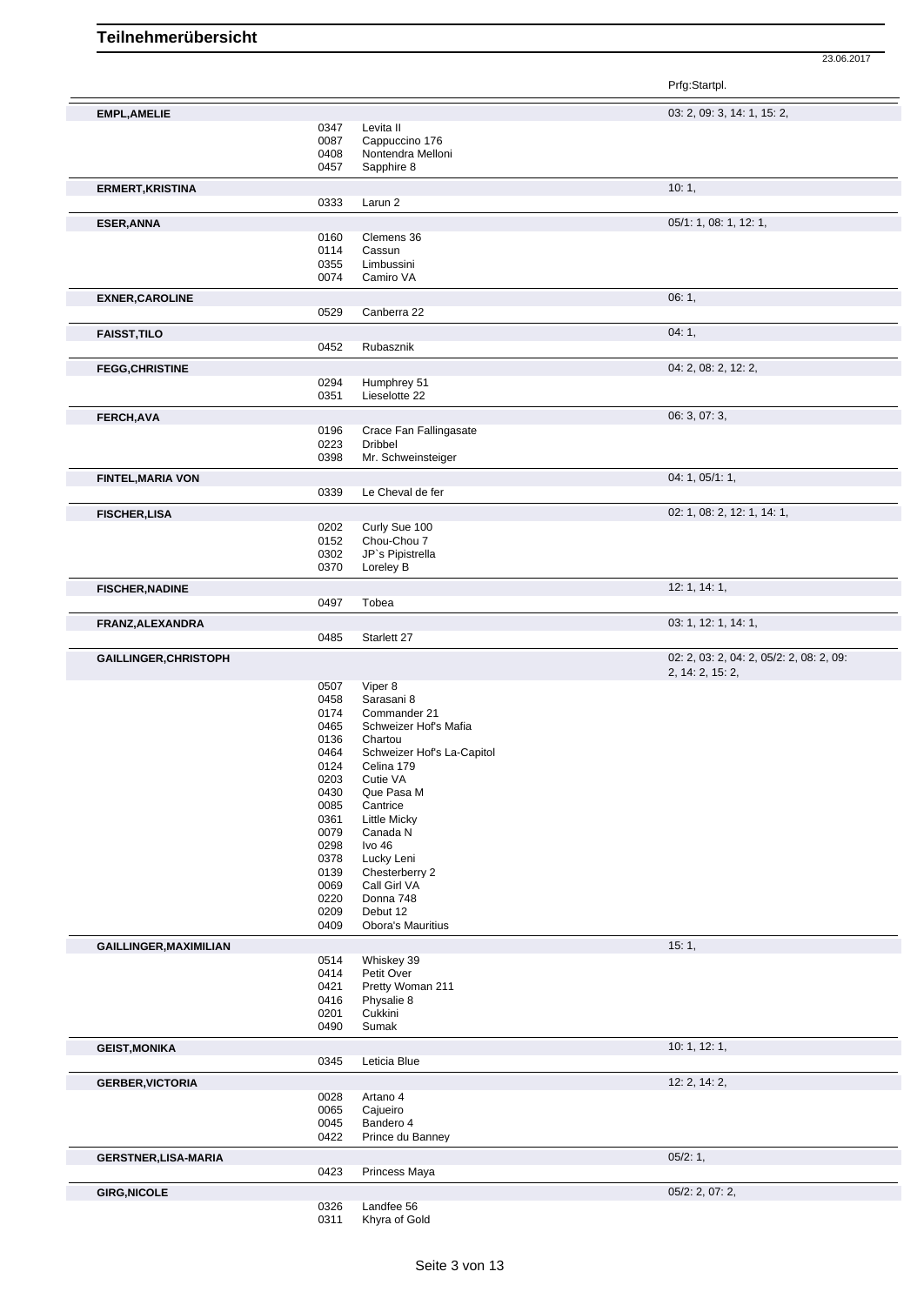|                                |              |                                          | Prfg:Startpl.                                                     |
|--------------------------------|--------------|------------------------------------------|-------------------------------------------------------------------|
|                                | 0276         | Grande Cash                              |                                                                   |
|                                | 0269         | Golden Chocolate                         |                                                                   |
| <b>GLAS, TERESA</b>            |              |                                          | 05/3: 1, 07: 1,                                                   |
|                                | 0265         | <b>Ginetty N</b>                         |                                                                   |
| <b>GLATZ, CARINA</b>           |              |                                          | 08: 1, 09: 1, 10: 1, 14: 2, 15: 2,                                |
|                                | 0181<br>0131 | <b>Cool Vibes</b><br>Chanelle - S        |                                                                   |
|                                | 0305         | Kashmira v/d Vaart                       |                                                                   |
|                                | 0287         | Hazelle                                  |                                                                   |
| <b>GOCKELN, REBECCA</b>        |              |                                          | 08: 2, 12: 2, 14: 2,                                              |
|                                | 0177         | Conni G                                  |                                                                   |
|                                | 0365         | Livius G                                 |                                                                   |
|                                | 0003<br>0484 | Acadia-G<br>Sri Lanka G                  |                                                                   |
|                                |              |                                          |                                                                   |
| GOEBEL, CHRISTOF               |              |                                          | 01: 2, 02: 2, 03: 1, 08: 1, 09: 1, 10: 2,<br>12: 1, 14: 1, 15: 1, |
|                                | 0431         | Queens King                              |                                                                   |
|                                | 0438         | Quintana Roo 3                           |                                                                   |
|                                | 0395         | Monterey 17                              |                                                                   |
|                                | 0499         | Uganda 40                                |                                                                   |
|                                | 0190<br>0204 | Cornetto 56<br>Dagobert 110              |                                                                   |
|                                |              |                                          | 05/3: 1, 07: 1, 11: 1,                                            |
| <b>GOETTMANN, LEONIE MARIE</b> | 0360         | Little Joe 301                           |                                                                   |
| <b>GOETZFRIED, ANNA NICOLA</b> |              |                                          | 03: 1, 08: 1, 14: 1,                                              |
|                                | 0070         | Call me Crazy                            |                                                                   |
| <b>GRAF, ALFRED</b>            |              |                                          | 12: 1, 13: 1,                                                     |
|                                | 0242         | Farina 848                               |                                                                   |
|                                | 0248         | Finesse 334                              |                                                                   |
| <b>GRAF, CORNELIA</b>          |              |                                          | 11: 1, 13: 1,                                                     |
|                                | 0242         | Farina 848                               |                                                                   |
| <b>GRAF, IRINA SOPHIE</b>      |              |                                          | 04: 1, 05/3: 1,                                                   |
|                                | 0383         | Luxagud' un                              |                                                                   |
| <b>GREITER, ANDREA</b>         |              |                                          | 06: 1, 07: 1, 11: 1,                                              |
|                                | 0016         | Alotta <sub>2</sub>                      |                                                                   |
| <b>GRIEGER, SOPHIE</b>         |              |                                          | 15:1,                                                             |
|                                | 0007<br>0393 | Al Martina<br>Mochito 4                  |                                                                   |
|                                | 0194         | Costakovich                              |                                                                   |
|                                | 0084         | Cannavaro 21                             |                                                                   |
| <b>GRIEP, DORIS</b>            |              |                                          | 08: 1, 09: 1, 12: 1, 14: 2, 15: 1,                                |
|                                | 0010         | Alice GB                                 |                                                                   |
|                                | 0501         | Vainqueur 20                             |                                                                   |
| <b>GROEGER, MADLEN</b>         |              |                                          | 07:1, 11:1,                                                       |
|                                | 0303         | Kacper 3                                 |                                                                   |
| <b>GRUBER, ALEXANDRA</b>       |              |                                          | 01: 1, 05/2: 1, 10: 1,                                            |
|                                | 0280         | Gyriac                                   |                                                                   |
|                                | 0316<br>0012 | Krottenthal's Unabell<br>All My Loving 2 |                                                                   |
|                                | 0005         | Air Force White                          |                                                                   |
|                                | 0068         | Caligula 63                              |                                                                   |
| <b>GRUSCHKA,CLAUDIA</b>        |              |                                          | 05/2:1,                                                           |
|                                | 0215         | Diamir 3                                 |                                                                   |
| <b>GUT, SOPHIA ANTONIA</b>     |              |                                          | 07: 1, 11: 1, 13: 1,                                              |
|                                | 0412         | Peggy O'Shea                             |                                                                   |
| HAARMANN, JULIA                |              |                                          | 02: 1, 03: 3, 08: 2, 09: 3, 12: 2, 13: 1,                         |
|                                |              |                                          | 14: 3, 15: 2,                                                     |
|                                | 0024<br>0115 | April Love 16<br>Casta Diva 5            |                                                                   |
|                                | 0121         | Cecilia 28                               |                                                                   |
|                                | 0081         | Candlelight 26                           |                                                                   |
|                                | 0051         | Bento 255                                |                                                                   |
| <b>HAIN, JACQUELINE</b>        |              |                                          | 06: 1, 07: 1, 11: 1,                                              |
|                                | 0015         | Allegro 429                              |                                                                   |
| <b>HALLER, NIKOLAUS</b>        |              |                                          | 08:1, 14:1,                                                       |
|                                | 0162         | Clicquot 5                               |                                                                   |
|                                | 0175<br>0100 | Con-Kolibri<br>Cary Anne                 |                                                                   |
|                                |              |                                          |                                                                   |
| HALLER, VERENA                 | 0162         | Clicquot 5                               | 02: 1, 03: 1, 08: 2, 09: 1, 14: 2, 15: 1,                         |
|                                | 0175         | Con-Kolibri                              |                                                                   |
|                                |              |                                          |                                                                   |

Cary Anne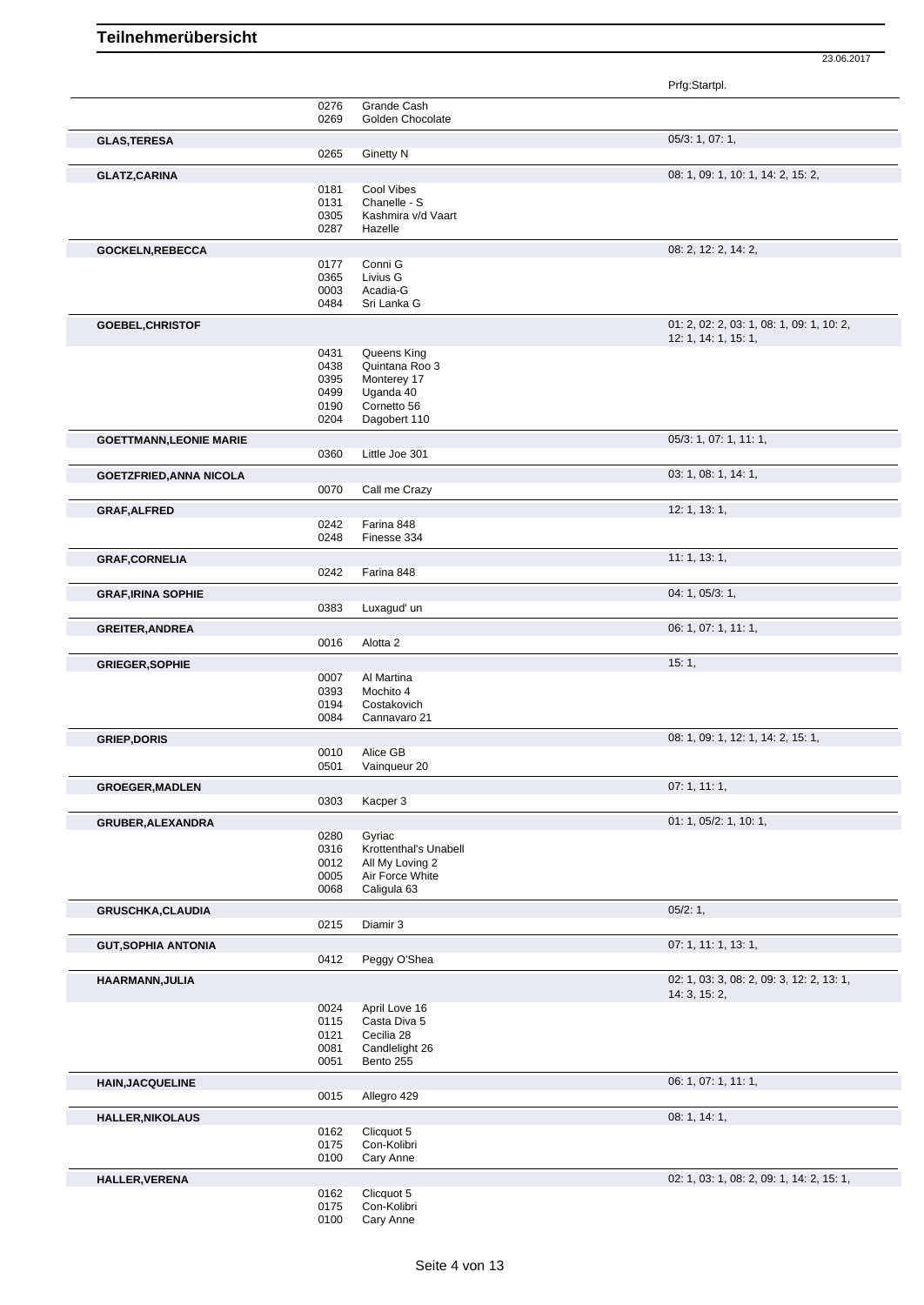Prfg:Startpl.

|                                                  | 0026<br>0296 | Argentina BEVS<br>Isaria 4  |                                      |
|--------------------------------------------------|--------------|-----------------------------|--------------------------------------|
|                                                  |              |                             |                                      |
| HANKE, CARINA                                    |              |                             | 05/2: 2, 08: 1, 12: 1, 13: 1,        |
|                                                  | 0320         | La Samira                   |                                      |
|                                                  | 0373         | Louella                     |                                      |
|                                                  | 0289         | Hermine 69                  |                                      |
|                                                  | 0399         | Mrs. Gwendolyn              |                                      |
|                                                  | 0446         | Raki 13                     |                                      |
|                                                  | 0447         | Rascvet                     |                                      |
|                                                  | 0313         | Kilcoltrim Seanie           |                                      |
|                                                  | 0496         | <b>Timpany Sapphire</b>     |                                      |
|                                                  |              |                             |                                      |
| <b>HANKE, SANDRA</b>                             |              |                             | 04: 1, 05/1: 1, 13: 1,               |
|                                                  | 0447<br>0255 | Rascvet                     |                                      |
|                                                  |              | Freelander 11               |                                      |
| <b>HARTWICH, PETRA</b>                           |              |                             | 01:1,                                |
|                                                  | 0199         | Crisu 13                    |                                      |
|                                                  |              |                             | 07:1, 11:1,                          |
| <b>HATTENSPERGER, SOPHIE</b>                     | 0103         | Cascada 92                  |                                      |
|                                                  |              |                             |                                      |
| <b>HEIL, EVA</b>                                 |              |                             | 07:1,                                |
|                                                  | 0328         | Landlord 54                 |                                      |
|                                                  |              |                             | 10:1,                                |
| HEIMPEL, CAROLINE CHRISTINA                      |              | Cassata Royale              |                                      |
|                                                  | 0110         |                             |                                      |
| <b>HEISS, ISABELLE</b>                           |              |                             | 04: 2, 05/2: 3, 12: 1, 13: 2, 14: 2, |
|                                                  | 0470         | She's a Lady 14             |                                      |
|                                                  | 0021         | Andonis 4                   |                                      |
|                                                  | 0053         | Bibi Blocksberg 18          |                                      |
|                                                  | 0445         | Raffiness 32                |                                      |
|                                                  | 0322         | Lady Gaga 23                |                                      |
|                                                  |              |                             | 04: 1, 12: 1,                        |
| <b>HELD, JULIA</b>                               |              |                             |                                      |
|                                                  | 0334         | Lasse i Bullerbyn           |                                      |
| <b>HENNING, HANNELORE</b>                        |              |                             | 04:1,                                |
|                                                  | 0375         | Lucca 55                    |                                      |
|                                                  |              |                             |                                      |
| HERRMANN, STEFANIE-DOROTHEA                      |              |                             | 05/1: 1, 07: 1, 11: 2,               |
|                                                  | 0249         | Fiona la douce              |                                      |
|                                                  | 0013         | Allegra 188<br>Dossefürst K |                                      |
|                                                  | 0221         |                             |                                      |
| <b>HERZOG,FELIX</b>                              |              |                             | 03: 2, 12: 2, 14: 2,                 |
|                                                  | 0362         | Little Miss Sunshine 17     |                                      |
|                                                  |              | Conte Massimo               |                                      |
|                                                  | 0178         |                             |                                      |
|                                                  |              |                             |                                      |
|                                                  |              |                             | 08:1,                                |
| <b>HEYMANN, NORINA</b>                           | 0521         | Zorba -Z                    |                                      |
| <b>HICKEN, ELENA</b>                             |              |                             | 02: 1, 07: 1, 08: 1, 11: 1,          |
|                                                  | 0403         | Neugeschwents Levita        |                                      |
|                                                  |              |                             |                                      |
|                                                  |              |                             | 01: 1, 04: 1, 05/2: 1, 10: 1, 11: 1, |
|                                                  | 0402         | Nency 6                     |                                      |
| <b>HINZMANN, CATRIN</b>                          | 0489         | Sultan 581                  |                                      |
|                                                  | 0002         | A Promise                   |                                      |
|                                                  | 0451         | Rosenbeek's Amethyst        |                                      |
|                                                  | 0424         | <b>Prinz 1250</b>           |                                      |
|                                                  | 0394         | Monaco Franze 5             |                                      |
|                                                  | 0440         | Quintano 58                 |                                      |
|                                                  | 0519         | Zaraza                      |                                      |
| <b>HOEG, JULIA</b>                               |              |                             | 04: 1, 05/3: 2, 12: 1,               |
|                                                  | 0036         | Averna 8                    |                                      |
|                                                  | 0544         | Ferrara 89                  |                                      |
|                                                  |              |                             |                                      |
| HOERMANN, KATHARINA                              |              |                             | 08: 1, 09: 1, 14: 1,                 |
|                                                  | 0336         | Latino 318                  |                                      |
|                                                  | 0494         | TH Daisy                    |                                      |
|                                                  | 0495         | <b>TH Denise</b>            |                                      |
| <b>HOFFMANN, ANNA</b>                            |              |                             | 06:1,                                |
|                                                  | 0524         | Roland 83                   |                                      |
|                                                  |              |                             |                                      |
|                                                  |              |                             | 12: 1, 14: 1,                        |
|                                                  | 0126         | Cerado 2                    |                                      |
|                                                  |              |                             | 05/2:1,                              |
|                                                  | 0218         | Dolly K                     |                                      |
| <b>HOHENADL, TOBIAS</b><br><b>HOLZMANN, ANJA</b> |              |                             |                                      |
|                                                  |              |                             | 08: 1, 12: 1, 14: 1,                 |
| <b>HORNSTEINER, SINA</b>                         | 0240         | Etuscha                     |                                      |
|                                                  |              |                             |                                      |
| HOYLE, DAVINIA                                   |              |                             | 07:1,                                |
|                                                  | 0004         | Ahoy 2                      |                                      |
| <b>HUTTER, ISABEL</b>                            | 0310         | Kelts Phoenix               | 05/1:1,                              |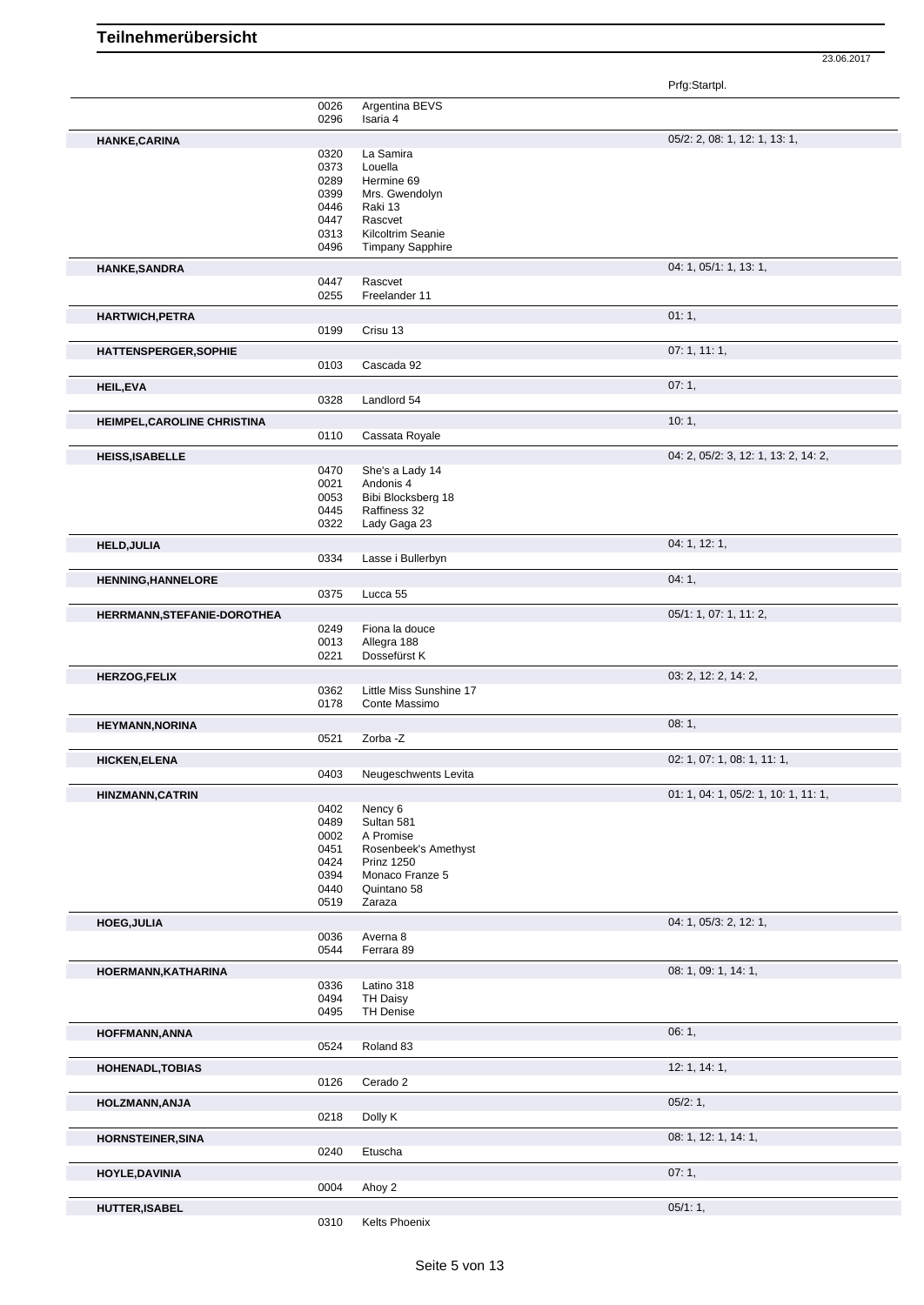|      |                                                                                                                                                                                                                              | Prfg:Startpl.                                                                                                                                                                                                                                                                                                                                                                                  |
|------|------------------------------------------------------------------------------------------------------------------------------------------------------------------------------------------------------------------------------|------------------------------------------------------------------------------------------------------------------------------------------------------------------------------------------------------------------------------------------------------------------------------------------------------------------------------------------------------------------------------------------------|
|      |                                                                                                                                                                                                                              | 04: 1, 05/1: 1, 08: 1, 12: 1,                                                                                                                                                                                                                                                                                                                                                                  |
| 0146 | Chippewa 3                                                                                                                                                                                                                   |                                                                                                                                                                                                                                                                                                                                                                                                |
|      |                                                                                                                                                                                                                              | 03:1,                                                                                                                                                                                                                                                                                                                                                                                          |
| 0252 | For Treasure                                                                                                                                                                                                                 |                                                                                                                                                                                                                                                                                                                                                                                                |
|      |                                                                                                                                                                                                                              |                                                                                                                                                                                                                                                                                                                                                                                                |
|      |                                                                                                                                                                                                                              | 10: 1, 12: 1,                                                                                                                                                                                                                                                                                                                                                                                  |
| 0093 | Carentino 6                                                                                                                                                                                                                  |                                                                                                                                                                                                                                                                                                                                                                                                |
|      |                                                                                                                                                                                                                              |                                                                                                                                                                                                                                                                                                                                                                                                |
|      |                                                                                                                                                                                                                              |                                                                                                                                                                                                                                                                                                                                                                                                |
|      |                                                                                                                                                                                                                              | 05/3: 1, 07: 1, 11: 1,                                                                                                                                                                                                                                                                                                                                                                         |
|      |                                                                                                                                                                                                                              |                                                                                                                                                                                                                                                                                                                                                                                                |
|      |                                                                                                                                                                                                                              | 14: 1, 15: 1,                                                                                                                                                                                                                                                                                                                                                                                  |
| 0406 | Nexus 12                                                                                                                                                                                                                     |                                                                                                                                                                                                                                                                                                                                                                                                |
|      |                                                                                                                                                                                                                              | 05/2: 1, 08: 1, 09: 1, 12: 1, 14: 1,                                                                                                                                                                                                                                                                                                                                                           |
|      | Chocolat 25                                                                                                                                                                                                                  |                                                                                                                                                                                                                                                                                                                                                                                                |
| 0172 | Columbo 56                                                                                                                                                                                                                   |                                                                                                                                                                                                                                                                                                                                                                                                |
|      |                                                                                                                                                                                                                              | 06:1,                                                                                                                                                                                                                                                                                                                                                                                          |
|      | Cassana                                                                                                                                                                                                                      |                                                                                                                                                                                                                                                                                                                                                                                                |
|      |                                                                                                                                                                                                                              |                                                                                                                                                                                                                                                                                                                                                                                                |
|      |                                                                                                                                                                                                                              | 07:1, 11:1,                                                                                                                                                                                                                                                                                                                                                                                    |
|      |                                                                                                                                                                                                                              |                                                                                                                                                                                                                                                                                                                                                                                                |
|      |                                                                                                                                                                                                                              | 12:1,                                                                                                                                                                                                                                                                                                                                                                                          |
|      |                                                                                                                                                                                                                              |                                                                                                                                                                                                                                                                                                                                                                                                |
|      |                                                                                                                                                                                                                              |                                                                                                                                                                                                                                                                                                                                                                                                |
|      |                                                                                                                                                                                                                              | 06:1,                                                                                                                                                                                                                                                                                                                                                                                          |
|      |                                                                                                                                                                                                                              |                                                                                                                                                                                                                                                                                                                                                                                                |
|      |                                                                                                                                                                                                                              | 01: 1, 02: 1, 03: 1, 09: 1, 15: 1,                                                                                                                                                                                                                                                                                                                                                             |
| 0161 | Click-Clack 4                                                                                                                                                                                                                |                                                                                                                                                                                                                                                                                                                                                                                                |
|      |                                                                                                                                                                                                                              |                                                                                                                                                                                                                                                                                                                                                                                                |
|      |                                                                                                                                                                                                                              |                                                                                                                                                                                                                                                                                                                                                                                                |
|      |                                                                                                                                                                                                                              |                                                                                                                                                                                                                                                                                                                                                                                                |
|      |                                                                                                                                                                                                                              |                                                                                                                                                                                                                                                                                                                                                                                                |
|      |                                                                                                                                                                                                                              | 05/2:1,                                                                                                                                                                                                                                                                                                                                                                                        |
|      |                                                                                                                                                                                                                              |                                                                                                                                                                                                                                                                                                                                                                                                |
|      |                                                                                                                                                                                                                              | 04: 2, 08: 2,                                                                                                                                                                                                                                                                                                                                                                                  |
|      |                                                                                                                                                                                                                              |                                                                                                                                                                                                                                                                                                                                                                                                |
|      |                                                                                                                                                                                                                              |                                                                                                                                                                                                                                                                                                                                                                                                |
|      |                                                                                                                                                                                                                              | 04:1,                                                                                                                                                                                                                                                                                                                                                                                          |
|      |                                                                                                                                                                                                                              |                                                                                                                                                                                                                                                                                                                                                                                                |
|      |                                                                                                                                                                                                                              | 07:2,                                                                                                                                                                                                                                                                                                                                                                                          |
| 0326 | Landfee 56                                                                                                                                                                                                                   |                                                                                                                                                                                                                                                                                                                                                                                                |
| 0311 | Khyra of Gold                                                                                                                                                                                                                |                                                                                                                                                                                                                                                                                                                                                                                                |
|      |                                                                                                                                                                                                                              |                                                                                                                                                                                                                                                                                                                                                                                                |
|      |                                                                                                                                                                                                                              |                                                                                                                                                                                                                                                                                                                                                                                                |
|      |                                                                                                                                                                                                                              | 03: 1, 08: 1, 09: 1, 12: 1, 14: 1, 15: 1,                                                                                                                                                                                                                                                                                                                                                      |
|      | Limbussini                                                                                                                                                                                                                   |                                                                                                                                                                                                                                                                                                                                                                                                |
|      |                                                                                                                                                                                                                              |                                                                                                                                                                                                                                                                                                                                                                                                |
|      |                                                                                                                                                                                                                              |                                                                                                                                                                                                                                                                                                                                                                                                |
|      |                                                                                                                                                                                                                              |                                                                                                                                                                                                                                                                                                                                                                                                |
|      |                                                                                                                                                                                                                              | 12: 1, 14: 1,                                                                                                                                                                                                                                                                                                                                                                                  |
|      |                                                                                                                                                                                                                              |                                                                                                                                                                                                                                                                                                                                                                                                |
|      |                                                                                                                                                                                                                              |                                                                                                                                                                                                                                                                                                                                                                                                |
|      |                                                                                                                                                                                                                              | 03: 1, 09: 1, 15: 1,                                                                                                                                                                                                                                                                                                                                                                           |
| 0444 | Qurado                                                                                                                                                                                                                       |                                                                                                                                                                                                                                                                                                                                                                                                |
|      |                                                                                                                                                                                                                              | 01: 1, 03: 1, 08: 1, 09: 1, 12: 1, 14: 1,                                                                                                                                                                                                                                                                                                                                                      |
| 0308 | Kathy's Kiss                                                                                                                                                                                                                 |                                                                                                                                                                                                                                                                                                                                                                                                |
| 0011 | All About Me 2                                                                                                                                                                                                               |                                                                                                                                                                                                                                                                                                                                                                                                |
|      |                                                                                                                                                                                                                              |                                                                                                                                                                                                                                                                                                                                                                                                |
|      |                                                                                                                                                                                                                              | 06: 1, 07: 1, 11: 1,                                                                                                                                                                                                                                                                                                                                                                           |
| 0105 | Casey 25                                                                                                                                                                                                                     |                                                                                                                                                                                                                                                                                                                                                                                                |
|      |                                                                                                                                                                                                                              | 05/3: 1, 07: 1,                                                                                                                                                                                                                                                                                                                                                                                |
|      |                                                                                                                                                                                                                              |                                                                                                                                                                                                                                                                                                                                                                                                |
|      |                                                                                                                                                                                                                              |                                                                                                                                                                                                                                                                                                                                                                                                |
|      |                                                                                                                                                                                                                              | 03: 2, 09: 2, 14: 1, 15: 1,                                                                                                                                                                                                                                                                                                                                                                    |
|      |                                                                                                                                                                                                                              |                                                                                                                                                                                                                                                                                                                                                                                                |
| 0256 | Freixenet 56                                                                                                                                                                                                                 |                                                                                                                                                                                                                                                                                                                                                                                                |
| 0112 | Cassedy 18                                                                                                                                                                                                                   |                                                                                                                                                                                                                                                                                                                                                                                                |
|      |                                                                                                                                                                                                                              | 12: 1, 14: 1,                                                                                                                                                                                                                                                                                                                                                                                  |
| 0168 | Coeur d'amour                                                                                                                                                                                                                |                                                                                                                                                                                                                                                                                                                                                                                                |
|      |                                                                                                                                                                                                                              | 04: 1, 05/3: 1, 13: 1,                                                                                                                                                                                                                                                                                                                                                                         |
| 0267 | Glücksspiel So                                                                                                                                                                                                               |                                                                                                                                                                                                                                                                                                                                                                                                |
|      | 0487<br>0142<br>0259<br>0282<br>0150<br>0109<br>0530<br>0101<br>0477<br>0523<br>0066<br>0471<br>0281<br>0285<br>0270<br>0161<br>0281<br>0279<br>0276<br>0269<br>0355<br>0074<br>0231<br>0306<br>0126<br>0415<br>0217<br>0449 | Stuck on you<br>Chico's Boy 3<br>Gamira 8<br>Halma 21<br>La Luna 322<br>Casale 3<br>Sir Luie<br>Nepomuk<br>Calais 27<br>Shere Khan 3<br>Hakuna Matada 2<br>Harvard 11<br>Golden Gate 145<br>Click-Clack 4<br>Hakuna Matada 2<br>Gwenny 11<br>Grande Cash<br>Golden Chocolate<br>Camiro VA<br>Emmi's Classic Girl<br>Kassandra 200<br>Cerado 2<br>Phalco Safarome<br>Dollar Royal<br>Ronja 2019 |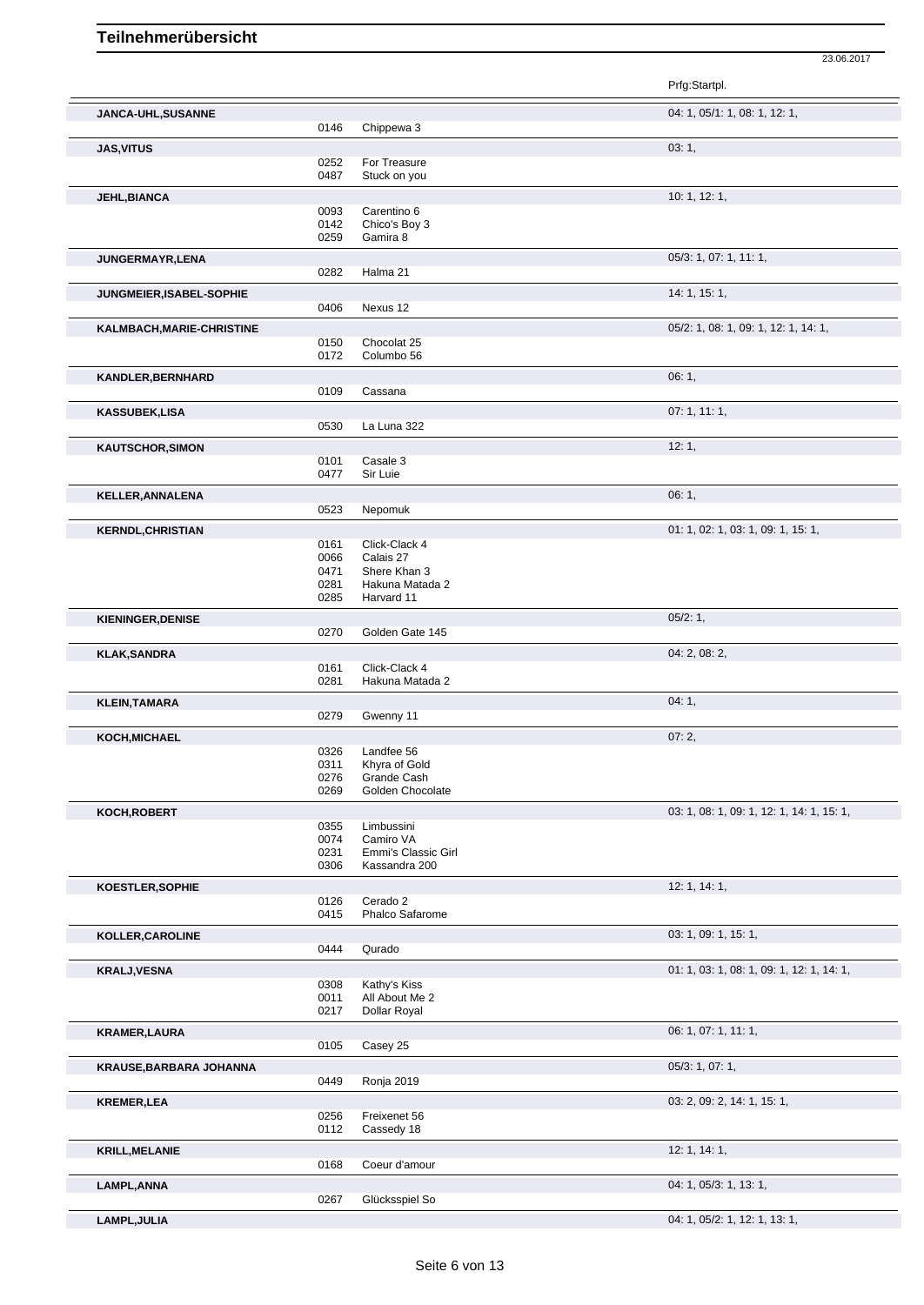|                            |               |                             | Prfg:Startpl.                            |
|----------------------------|---------------|-----------------------------|------------------------------------------|
|                            | 0116          | Castello 165                |                                          |
|                            | 0102          | Casandra 59                 |                                          |
| <b>LANGER, SABINE</b>      | 0528          | Lestar <sub>2</sub>         | 03: 1, 08: 1, 14: 1,                     |
| LANGHEINRICH, CARINA       |               |                             | 05/3: 1, 07: 1,                          |
|                            | 0232          | Emmy Lou 12                 |                                          |
| LAUTENBACHER, LENA         |               |                             | 06:1,                                    |
|                            | 0538          | Angel Moscan                |                                          |
| <b>LECHLER, GIANNA</b>     |               |                             | 04: 1, 05/2: 1,                          |
|                            | 0046<br>0461  | Baresa<br><b>Schokokuss</b> |                                          |
| LECHLER, GIULIA            |               |                             | 05/3: 1, 07: 1,                          |
|                            | 0046          | Baresa                      |                                          |
|                            | 0461          | <b>Schokokuss</b>           |                                          |
| <b>LEGER, JOHANNES</b>     |               |                             | 14:1,                                    |
|                            | 0271          | Golden Queen M              |                                          |
| <b>LEHMANN, TOM</b>        |               |                             | 08: 1, 12: 1, 14: 1,                     |
|                            | 0191          | Cortes 11                   |                                          |
| LEHNHARDT, CLARISSA-EMILIA | 0038          | Babados 2                   | 06: 1, 07: 1, 11: 1,                     |
|                            |               |                             |                                          |
| LEISMUELLER, ANTONIE       | 0234          | Ericsson 3                  | 04: 1, 12: 1,                            |
|                            |               |                             | 05/3: 1, 06: 1, 07: 1,                   |
| LESSNER, LENA-MARIA        | 0301          | Josi 32                     |                                          |
| <b>LIEBSCHER, MELANIE</b>  |               |                             | 06: 1, 11: 1,                            |
|                            | 0381          | Lupiter                     |                                          |
| LILL, HARALD               |               |                             | 01: 1, 02: 3, 08: 3,                     |
|                            | 0540          | Corona 122                  |                                          |
|                            | 0541<br>0539  | Diarada 11<br>Cato 85       |                                          |
|                            | 0542          | Monte Bella 6               |                                          |
|                            | 0543          | Stakan 4                    |                                          |
| <b>LISON, SUSANNE</b>      |               |                             | 05/1:1,                                  |
|                            | 0329          | Landsmann 19                |                                          |
|                            | 0092          | Carema 3                    |                                          |
| LOSER, LISA                | 0288          | Henkel's - Concorde         | 08: 1, 12: 1, 14: 1,                     |
|                            |               |                             | 02: 1, 04: 1, 05/1: 1, 08: 1, 12: 1, 14: |
| <b>MACHAN, SUSANNE</b>     |               |                             | 1,                                       |
|                            | 0155          | Cindy Crawford 4            |                                          |
|                            | 0503          | <b>Velvet Grand Style</b>   |                                          |
| <b>MAIER, CHRISTINA</b>    | 0195          | Coubango                    | 04: 1, 05/2: 1, 08: 1, 12: 1,            |
|                            | 0292          | Hi Joey                     |                                          |
|                            | 0383          | Luxagud' un                 |                                          |
|                            | 0286          | Hawaii Beach                |                                          |
| <b>MAIER, ISABEL</b>       | 0472          | Shila 155                   | 03:2,                                    |
|                            | 0406          | Nexus 12                    |                                          |
|                            | 0052          | Berlissima                  |                                          |
|                            | 0504<br>0292  | Vera 85<br>Hi Joey          |                                          |
|                            | 0286          | Hawaii Beach                |                                          |
| <b>MAIER, SOPHIA-ANNA</b>  |               |                             | 04: 1, 12: 1,                            |
|                            | 0119          | Catrice 3                   |                                          |
| <b>MARKGRAF, TABEA</b>     |               |                             | 08: 1, 14: 1,                            |
|                            | 0442          | Quitus 4                    |                                          |
| <b>MATERN DR., DIANE</b>   |               |                             | 04: 1, 05/1: 1,                          |
|                            | 0337          | Laurins Prinz               |                                          |
| <b>MATTUSCH-MERK,INES</b>  |               |                             | 03: 1, 08: 2, 09: 1, 12: 1, 14: 2,       |
|                            | 0140<br>0335  | Chianti 92<br>Latemar       |                                          |
| <b>MAUER, LAURA</b>        |               |                             | 08:1,                                    |
|                            | 0506          | Victoria's Secret 10        |                                          |
| <b>MAYR, STEPHANIE</b>     |               |                             | 08:1,                                    |
|                            | 0368          | Loony Loop                  |                                          |
| <b>MEISINGER, VERONIKA</b> |               |                             | 08: 1, 09: 2, 15: 2,                     |
|                            | 0514<br>0.41A | Whiskey 39<br>$Dof$ it Ovor |                                          |
|                            |               |                             |                                          |

23.06.2017

Petit Over

Pretty Woman 211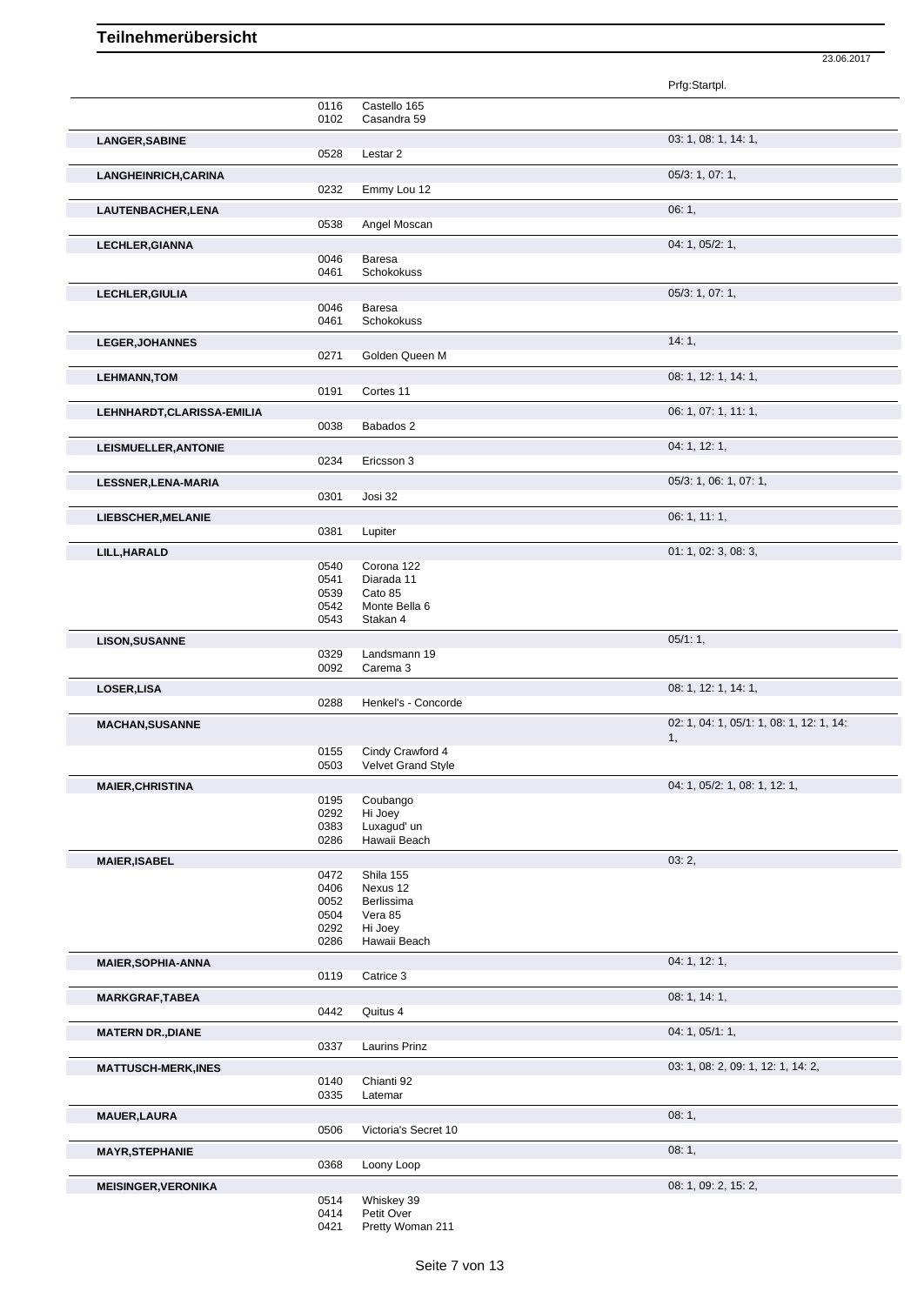Prfg:Startpl. 0416 Physalie 8 0201 Cukkini<br>0490 Sumak Sumak **MERKLE,LEONIE** 11: 2, 0348 Lewana 20<br>0009 Alexandria 0009 Alexandria DS<br>0262 Georgie 31 Georgie 31 **METZKER, MONIKA** 08: 2, 14: 2, 0377 Lucky Bond 08: 2, 12: 2, 14: 2, 08: 2, 12: 2, 14: 2, 0377 Lucky Bond<br>0047 Batari **Batari METZLER,BIANCA** 12: 1, 0014 Allegra G **MUEHLBERGER,STEFANIE** 0331 Larenzio 20031 12: 1, Larenzio **MUELLER, CARA** 11: 1, 2006) **12: 1, 2006 12: 1, 2006 14: 1, 2006 14: 1, 2006 14: 1, 2006 14: 1, 2006 14: 1, 2006 14: 1, 2006 14: 1, 2006 14: 1, 2006 14: 1, 2006 14: 1, 2006 14: 1, 2006 14: 1, 200** Schöntals Davidoff **MUELLER, GISELA** 05/1: 1,<br>0224 Duke Hardy Duke Hardy **MUELLER,MAYA** 11: 1, 0463 Schöntals Donna Primera<br>0462 Schöntals Davidoff Schöntals Davidoff **NEUMANN,SAMIRA** 04: 1, 12: 1, 04: 1, 12: 1, 04: 1, 12: 1, 04: 1, 12: 1, 04: 1, 12: 1, 04: 1, 12: 1, 04: 1, 12: 1, Quinta 126 **NICKOLAI,LENA-SOPHIE** 0317 La Bombarie 0317 La Bombarie 04: 1, 05/3: 1, 06: 1, 07: 1, 11: 1, La Bombarie **NOEHBAUER,KATHRIN** 01: 1, 02: 1, 03: 2, 08: 2, 09: 2, 12: 2, 14: 2, 15: 2, 0474 Silvana 163<br>0133 Charisma 20 Charisma 200 0266 Gloriette 13 0225 Eden L'Amour 0366 Lolita 212 0388 Mentos 22<br>0032 Atlanta 517 0032 Atlanta 517<br>0280 Gyriac Gyriac 0149 Choco Blue SN<br>0098 Carlotta PJ 0098 Carlotta PJ<br>0300 Jimmy Choo 0300 Jimmy Choo 2<br>0315 Kiwara 0315 Kiwara<br>0316 Krotten 0316 Krottenthal's Unabell<br>0012 All My Loving 2 0012 All My Loving 2<br>0027 Arissima 3 0027 Arissima 3<br>0508 Viva Mare 0508 Viva Mare<br>0005 Air Force \ 0005 Air Force White<br>0094 Carion 2 0094 Carion 2<br>0068 Caliquia 0068 Caligula 63<br>0228 Emil MG 0228 Emil MG<br>0358 Little Che Little Checker jun. **NOERTEMANN,STEFAN** 01: 2, 02: 2, 08: 2, 10: 2, 12: 2, 14: 2, 0382 Lusano 3 0324 Lance 14<br>0230 Emma Re Emma Reuß 0060 Bubblegum 9 0090 Captain Jack 73<br>0349 Liberty 365 Liberty 365 **OPPELT,ELISABETH** 08: 2, 12: 2, 0018 Amenity<br>0017 Amarone Amarone 6 **PEISS, CHRISTINA** 07: 1, 0212 Delano T 0212 Delano T<br>0171 Color of n Color of my Dreams **PEISS,MARINA** 07: 1, 0212 Delano T<br>0171 Color of n Color of my Dreams **PELZER,SANDRA** 04: 1, 05/3: 1, 13: 1, 0321 Ladakh 8<br>0059 Brillant 75 0059 Brillant 75<br>0039 Bajka 6 Bajka 6 **PETER, JENNIFER** 04: 1, 05/2: 1, 06/2: 1, 05/2: 1, 05/2: 1, 05/2: 1, 05/2: 1, 05/2: 1, 05/2: 1, 05/2: 1, 05/2: 1, 05/2: 1, 05/2: 1, 05/2: 1, 05/2: 1, 05/2: 1, 05/2: 1, 05/2: 1, 05/2: 1, 05/2: 1, 05/2: 1, 05/2: 1, 05/2: 1, Ballantines 29 **PETERSEN,LOUISA** 03: 1, 08: 1, 14: 1, 0532 Carlanda 6

**PFANNENSTIEL,SILVIA** 08: 1, 09: 1,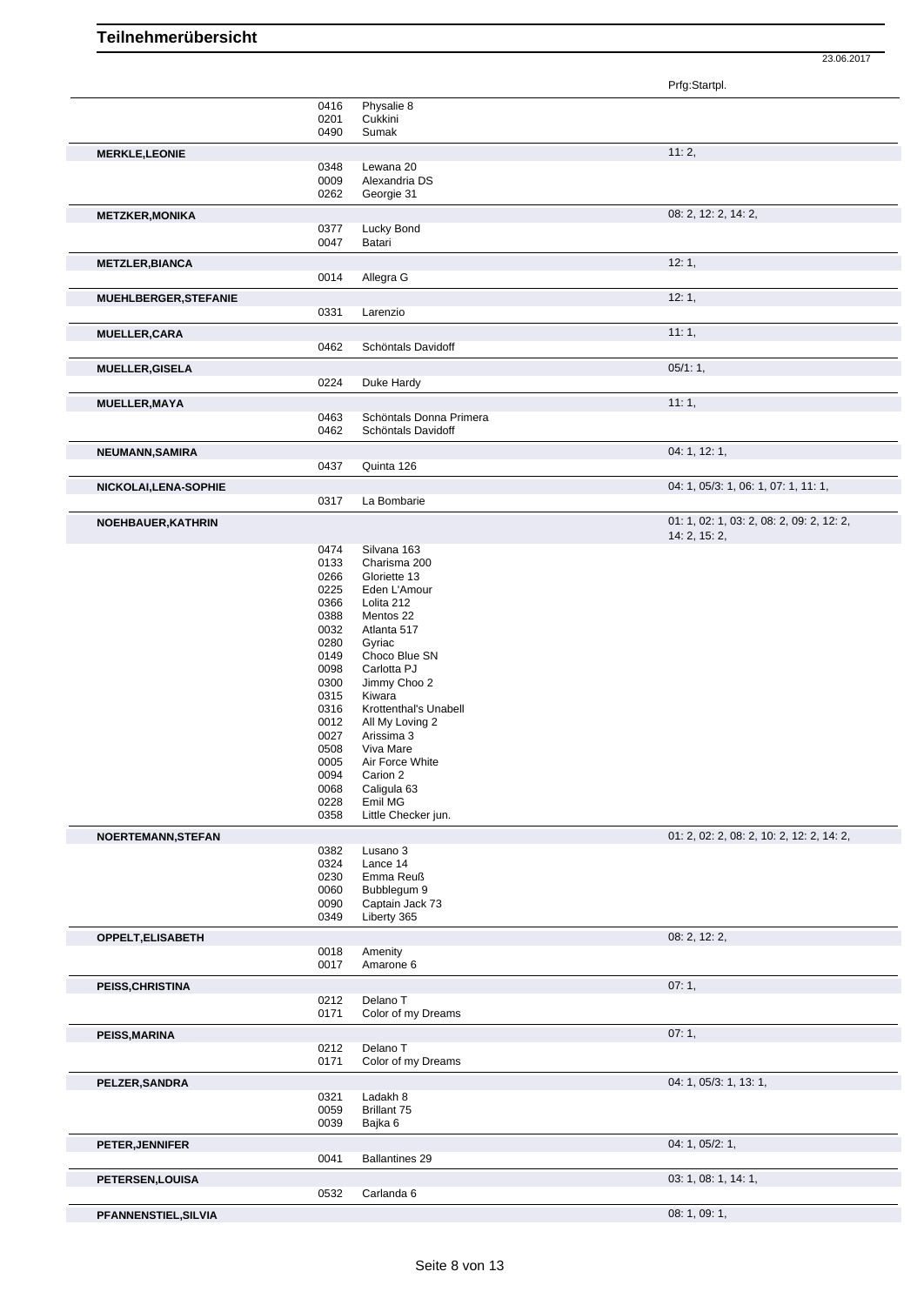Prfg:Startpl. 0512 Wallander 17 **PFETTEN,THERESA VON** 04: 1, 05/1: 1, 13: 1, 0450 Ronja 2184 0447 Rascvet<br>0255 Freeland 0255 Freelander 11 **PLANCK,LAURA** 01: 1, 02: 1, 08: 1, 10: 1, 12: 1, 14: 1, 0129 Chakira Blue 2 0154 Ciane **PLESCH,LISA** 13: 1, 0420 Polarfee 13 **PRAEG,VERONIKA** 04: 1, 05/2: 1, 0099 Carolito **PREISCHL,ALEXANDRA** 01: 1, 04: 1, 10: 1, 12: 1, 0035 Avatar 30<br>0272 Goldrösch Goldröschen **PRILLER,NICOLE** 04: 1, 05/2: 1, 0372 Loro Piana 4 **PURR,STEPHANIE** 13: 1, 0261 Gazella 17 0261 Gazella 17<br>0428 Quattrino 6 Quattrino 6 **REISCHL,JANINA** 04: 1, 05/2: 1, 12: 1, 0525 Cambridge B<br>0527 Contino 53 0527 Contino 53<br>0526 Comancher 0526 Comanchero 20 **REITBERGER, SANDRA** 01: 1, 02: 1, 10: 2, 13: 1, 02: 1, 10: 2, 13: 1, 02: 1, 10: 2, 13: 1, 02: 1, 10: 2, 13: 1, 0 0314 Killcross<br>0320 La Samir 0320 La Samira<br>0460 Schnappi 0460 Schnappi 4<br>0289 Hermine 69 0289 Hermine 69<br>0042 Ballycon Lei 0042 Ballycon Leo<br>0313 Kilcoltrim Sea Kilcoltrim Seanie 0496 Timpany Sapphire **REITHMEIER,RAMONA** 0023 Antonia 178<br>
0023 Antonia 178 Antonia 178 **RENNER,ALEXANDER** 09: 2, 15: 2, 0332 Larry 204<br>0128 Chakichal Chakichak **RENNER,JULIA** 08: 2, 14: 2, 0130 Chalone<br>0163 Clingolda Clingolda **RENNER,RUEDIGER** 02: 2, 08: 1, 14: 1, 15: 1, 0122 Celano 12<br>0164 Clint of He 0164 Clint of Hera<br>0379 Ludwig 267 Ludwig 267 **RICHTER,STEFANIE** 05/3: 1, 05/3: 1, 05/3: 1, 05/3: 1, 05/3: 1, 05/3: 1, 05/3: 1, 05/3: 1, 05/3: 1, 05/3: 1, 05/3: 1, 05/3: 1, 05/3: 1, 05/3: 1, 05/3: 1, 05/3: 1, 05/3: 1, 05/3: 05/3: 05/3: 05/3: 05/3: 05/3: 05/3: 05/3: 05 Amerika 16 **RICHTER,STEFFI** 05/1: 1, 07: 1, 13: 1, 0157 Clara 95 **ROSSMANITH,NADINE** 04: 1, 0307 Kate 16<br>0482 Sokrates Sokrates 142 **ROSSMANN,SOPHIE** 04: 2, 0145 Chioma 3<br>0209 Debut 12 0209 Debut 12<br>0409 Obora's N **Obora's Mauritius** 0169 Colanna<br>0387 Meidling Meidlinger's Sindy **RUDOLPH,MARKUS** 01: 1, 02: 1, 03: 2, 04: 1, 14: 2, 15: 1, 03: 2, 04: 1, 14: 2, 15: 1, 03: 2, 04: 1, 14: 2, 15: 1, Quinn 9 0468 Shakira 379 0476 Sinus 92 0192 Cortina 224<br>0211 Del Rey 3 0211 Del Rey 3<br>0274 Granada 3 Granada 316 **RUOSS,TATIANA** 0213 Desperados 14 0213 Desperados 14 0213 Desperados 14<br>0359 Little Flash 0359 Little Flash<br>0117 Catalena 0117 Catalena<br>0109 Cassana 0109 Cassana<br>0372 Loro Piar 0372 Loro Piana 4<br>0295 Imperator 83

23.06.2017

0295 Imperator 83<br>0158 Clarima 2 0158 Clarima 2<br>0232 Emmy Lou

Emmy Lou 12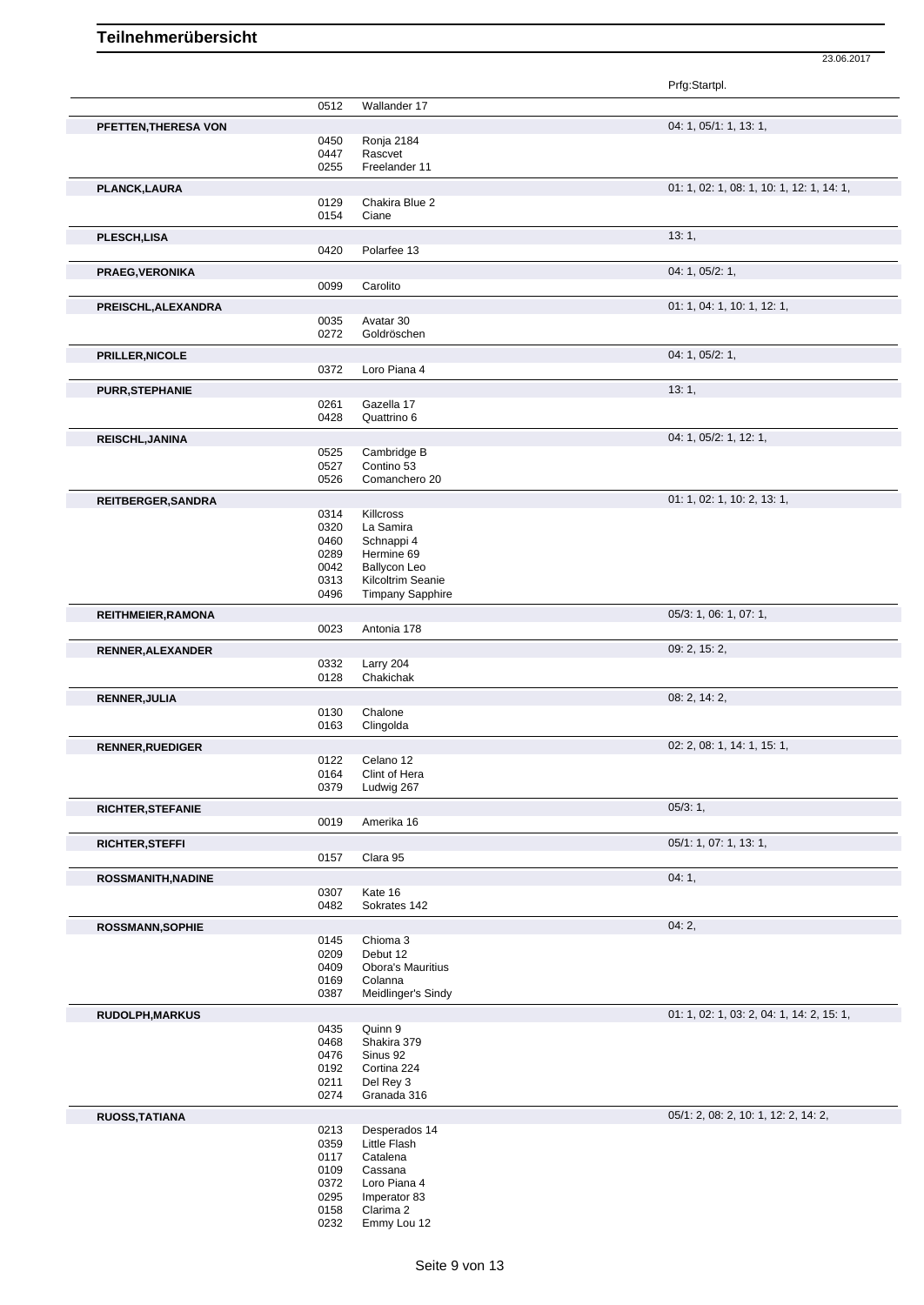Prfg:Startpl.

|                                   | 0432<br>0138<br>0044<br>0001<br>0363<br>0104<br>0118<br>0247<br>0352<br>0316<br>0218<br>0206<br>0304<br>0048<br>0401<br>0063<br>0208<br>0342<br>0166 | Quel Filou S 2<br><b>Chesnut Pride</b><br>Bambam 17<br>A Honey Moon<br>Little Miss Sunshine 23<br>Cascada IV<br>Catok Tok<br>Fine Fleur 3<br>Lieweana<br>Krottenthal's Unabell<br>Dolly K<br>Danny Diabolo<br>Kartoffelbrei<br>Bella Bellini 2<br>Naseweis EH<br>Caddy can do<br>Dayo 2<br>Lesandro - U<br>Coco Coxi |                                    |  |
|-----------------------------------|------------------------------------------------------------------------------------------------------------------------------------------------------|----------------------------------------------------------------------------------------------------------------------------------------------------------------------------------------------------------------------------------------------------------------------------------------------------------------------|------------------------------------|--|
| RUPPERT, KATHARINA                |                                                                                                                                                      |                                                                                                                                                                                                                                                                                                                      | 05/3:2,                            |  |
|                                   | 0125<br>0241<br>0264                                                                                                                                 | Celine Deluxe<br>Everybody's Sunshine<br>Gigolo B                                                                                                                                                                                                                                                                    |                                    |  |
| <b>SAILER, TANJA</b>              | 0236                                                                                                                                                 | Escada 227                                                                                                                                                                                                                                                                                                           | 05/1: 1, 07: 1, 11: 1, 13: 1,      |  |
|                                   |                                                                                                                                                      |                                                                                                                                                                                                                                                                                                                      |                                    |  |
| SALZER, VERONIKA                  | 0183                                                                                                                                                 | Coopers                                                                                                                                                                                                                                                                                                              | 03: 2, 08: 1, 09: 2, 14: 2, 15: 1, |  |
|                                   | 0356                                                                                                                                                 | Limit 61                                                                                                                                                                                                                                                                                                             |                                    |  |
|                                   | 0141                                                                                                                                                 | Chicago NH                                                                                                                                                                                                                                                                                                           |                                    |  |
| <b>SCHAEFER, FRANCESCA</b>        |                                                                                                                                                      |                                                                                                                                                                                                                                                                                                                      | 06: 1, 11: 1,                      |  |
|                                   | 0429                                                                                                                                                 | Quattro's All the Best                                                                                                                                                                                                                                                                                               |                                    |  |
| <b>SCHAEFFER DR., MICHAEL</b>     |                                                                                                                                                      |                                                                                                                                                                                                                                                                                                                      | 08: 2, 12: 2,                      |  |
|                                   | 0491                                                                                                                                                 | Sweet Dreams 5                                                                                                                                                                                                                                                                                                       |                                    |  |
|                                   | 0111                                                                                                                                                 | Cassato 3                                                                                                                                                                                                                                                                                                            |                                    |  |
|                                   | 0486                                                                                                                                                 | Starlett 36                                                                                                                                                                                                                                                                                                          |                                    |  |
| <b>SCHAEUFLER, MARTIN</b>         |                                                                                                                                                      |                                                                                                                                                                                                                                                                                                                      | 02: 2, 03: 3, 09: 3, 14: 2, 15: 2, |  |
|                                   | 0400<br>0132<br>0466<br>0502<br>0058                                                                                                                 | Nando 523<br>Charinua<br>Semeli<br>Vecario PS<br><b>Briljant LVP Z</b>                                                                                                                                                                                                                                               |                                    |  |
| <b>SCHALLER, JULIA</b>            |                                                                                                                                                      |                                                                                                                                                                                                                                                                                                                      | 12: 1, 14: 1,                      |  |
|                                   | 0082<br>0263                                                                                                                                         | Cando 5<br>Ghunde                                                                                                                                                                                                                                                                                                    |                                    |  |
|                                   |                                                                                                                                                      |                                                                                                                                                                                                                                                                                                                      |                                    |  |
|                                   |                                                                                                                                                      |                                                                                                                                                                                                                                                                                                                      |                                    |  |
| <b>SCHARRER, EMILIE</b>           | 0134                                                                                                                                                 | Charite A                                                                                                                                                                                                                                                                                                            | 05/3:1,                            |  |
|                                   |                                                                                                                                                      |                                                                                                                                                                                                                                                                                                                      |                                    |  |
| <b>SCHARRER, MORITZ</b>           | 0134                                                                                                                                                 | Charite A                                                                                                                                                                                                                                                                                                            | 07:1,                              |  |
|                                   |                                                                                                                                                      |                                                                                                                                                                                                                                                                                                                      |                                    |  |
| <b>SCHEPPERS, DANIELA</b>         | 0440                                                                                                                                                 | Quintano 58                                                                                                                                                                                                                                                                                                          | 11:1,                              |  |
|                                   |                                                                                                                                                      |                                                                                                                                                                                                                                                                                                                      | 03: 1, 09: 1,                      |  |
| <b>SCHERBAUM, CHRISTINA</b>       | 0086                                                                                                                                                 | Capella S                                                                                                                                                                                                                                                                                                            |                                    |  |
| <b>SCHERER, PATRICIA</b>          |                                                                                                                                                      |                                                                                                                                                                                                                                                                                                                      | 04: 1, 05/1: 1, 13: 1,             |  |
|                                   | 0226                                                                                                                                                 | Edison 41                                                                                                                                                                                                                                                                                                            |                                    |  |
|                                   |                                                                                                                                                      |                                                                                                                                                                                                                                                                                                                      | 06: 2, 07: 2, 11: 2,               |  |
| <b>SCHIEMANN, ADINA</b>           | 0397                                                                                                                                                 | Moracella                                                                                                                                                                                                                                                                                                            |                                    |  |
|                                   | 0386                                                                                                                                                 | Maphyra                                                                                                                                                                                                                                                                                                              |                                    |  |
|                                   | 0517                                                                                                                                                 | Womenicer                                                                                                                                                                                                                                                                                                            |                                    |  |
| <b>SCHIESSL, ROBERT</b>           |                                                                                                                                                      |                                                                                                                                                                                                                                                                                                                      | 04:2,                              |  |
|                                   | 0520<br>0200                                                                                                                                         | Zenobia 13<br>Crossfire 25                                                                                                                                                                                                                                                                                           |                                    |  |
|                                   |                                                                                                                                                      |                                                                                                                                                                                                                                                                                                                      |                                    |  |
| <b>SCHMERGLATT, ROBERT HARRIS</b> | 0273                                                                                                                                                 | Gran Torino 3                                                                                                                                                                                                                                                                                                        | 03: 1, 09: 1, 12: 1, 14: 1,        |  |
|                                   |                                                                                                                                                      |                                                                                                                                                                                                                                                                                                                      |                                    |  |
| <b>SCHMID, EVA-MARIA</b>          | 0113                                                                                                                                                 | Cassia de Lys 2                                                                                                                                                                                                                                                                                                      | 08:1,                              |  |
|                                   | 0369                                                                                                                                                 | Lord's Champ                                                                                                                                                                                                                                                                                                         |                                    |  |
|                                   | 0167                                                                                                                                                 | Cocolino 7                                                                                                                                                                                                                                                                                                           |                                    |  |
| <b>SCHMIDL, NATHALIE</b>          |                                                                                                                                                      |                                                                                                                                                                                                                                                                                                                      | 12:1,                              |  |
|                                   | 0182                                                                                                                                                 | Coolman 76                                                                                                                                                                                                                                                                                                           |                                    |  |
| <b>SCHMIDT, KAROL ANN</b>         | 0419                                                                                                                                                 | Pizarro 27                                                                                                                                                                                                                                                                                                           | 04: 1, 05/1: 1,                    |  |
| <b>SCHMIDT,LISA</b>               |                                                                                                                                                      |                                                                                                                                                                                                                                                                                                                      | 05/2:1,                            |  |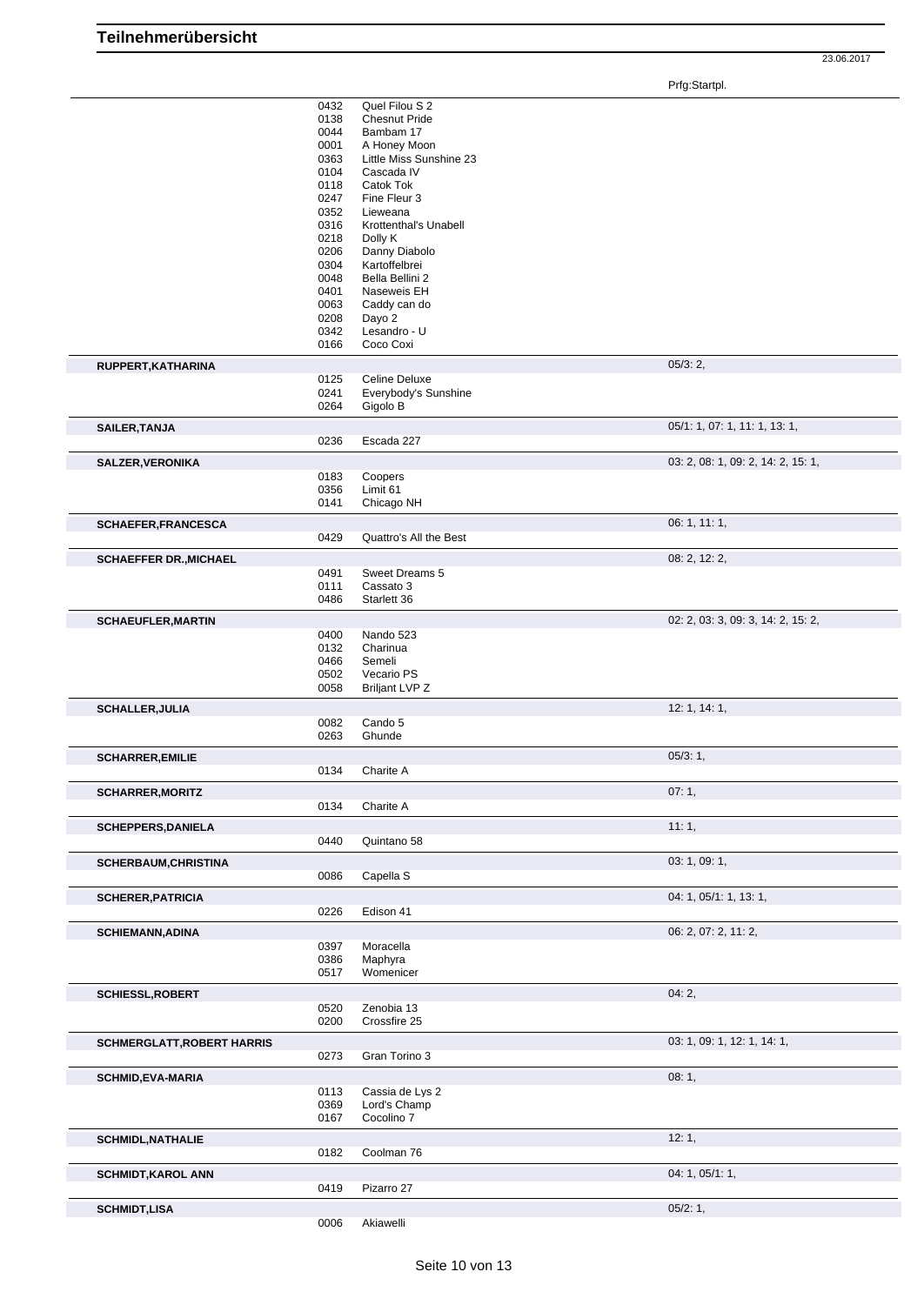|                               |              |                                     | Prfg:Startpl.                             |
|-------------------------------|--------------|-------------------------------------|-------------------------------------------|
| <b>SCHMIDT, MELANIE</b>       | 0467         | Sensation 35                        | 08: 1, 12: 1,                             |
|                               |              |                                     |                                           |
| <b>SCHMIDT, SABRINA</b>       | 0025         | Aquarello 2                         | 05/1:1,                                   |
|                               | 0340         | Leon 593                            |                                           |
|                               | 0227         | Electra <sub>66</sub>               |                                           |
|                               | 0493         | Ten Ankers Pamaural                 |                                           |
|                               | 0237         | Escandalo 9                         |                                           |
| <b>SCHNOTALE, HANNAH</b>      |              |                                     | 05/2:1,                                   |
|                               | 0350         | Lichello                            |                                           |
| <b>SCHREIBER, INES</b>        |              |                                     | 04: 1, 05/1: 1, 12: 1,                    |
|                               | 0500         | Urania 53                           |                                           |
|                               | 0290         | Hero 73                             |                                           |
| <b>SCHREINER, TANJA</b>       |              |                                     | 05/3: 1, 07: 1,                           |
|                               | 0511         | W-Catania                           |                                           |
| <b>SCHROEDER, VERONIKA</b>    |              |                                     | 05/1:1,                                   |
|                               | 0096         | Carlos 619                          |                                           |
| <b>SCHUSTER, TAMARA</b>       |              |                                     | 07:1,                                     |
|                               | 0222         | <b>Dreamgirl Dolce</b>              |                                           |
| <b>SCHWAIGER, LUKAS</b>       |              |                                     | 05/3: 2, 08: 2, 14: 2,                    |
|                               | 0174         | Commander 21                        |                                           |
|                               | 0371<br>0425 | Lorino 23<br>Qintana 2              |                                           |
|                               |              |                                     | 04: 1, 05/1: 1, 13: 1,                    |
| <b>SCHWAIGER, MONA</b>        | 0483         | Solist 135                          |                                           |
| <b>SCHWAIGER, RAMONA</b>      |              |                                     | 12: 1, 13: 1,                             |
|                               | 0436         | Quinta 121                          |                                           |
|                               |              |                                     | 05/2:1,                                   |
| <b>SCHWAN, ANNA-MARIA</b>     | 0001         | A Honey Moon                        |                                           |
|                               | 0363         | Little Miss Sunshine 23             |                                           |
| <b>SCHWANDTNER, CHRISTINE</b> |              |                                     | 04: 1, 05/1: 1,                           |
|                               | 0176         | Concella                            |                                           |
| SEDLMAYR, STEFANIE            |              |                                     | 08: 1, 09: 1,                             |
|                               | 0380         | Luigi 205                           |                                           |
| <b>SEIFERT, LENA</b>          |              |                                     | 01: 1, 05/1: 1, 10: 1, 13: 1,             |
|                               | 0042         | <b>Ballycon Leo</b>                 |                                           |
| <b>SEPP, ANDREA</b>           |              |                                     | 01: 1, 05/1: 1,                           |
|                               | 0219         | Don Luigi 4                         |                                           |
| <b>SEPP, MARTINA</b>          |              |                                     | 06: 1, 07: 1,                             |
|                               | 0325         | Lance 26                            |                                           |
|                               | 0417         | Piccolina 91                        |                                           |
| <b>SERAPHIM, CARINA</b>       |              |                                     | 05/3:1,                                   |
|                               | 0253         | Fortunato CE                        |                                           |
| SHARMAN, FRANCESCA            |              |                                     | 04: 1, 05/2: 1, 08: 1,                    |
|                               | 0472<br>0052 | Shila 155<br>Berlissima             |                                           |
|                               | 0195         | Coubango                            |                                           |
|                               | 0505         | Verado M                            |                                           |
|                               | 0504         | Vera 85                             |                                           |
|                               | 0260         | Garfield V.H. Blondveld             |                                           |
|                               | 0346<br>0480 | Levita 26<br>Sligo Balou Again      |                                           |
|                               | 0170         | Colise Lande                        |                                           |
|                               | 0283         | Harriet 21                          |                                           |
| SICHART, ALEXANDRA            |              |                                     | 05/2:1,                                   |
|                               | 0238         | Escorial 118                        |                                           |
| SIMON, MIRIAM                 |              |                                     | 08: 1, 12: 1,                             |
|                               | 0384         | Lynch Bages 2                       |                                           |
| SIRCH, JOHANNA                |              |                                     | 01: 2, 02: 1, 03: 1, 08: 2, 09: 1, 10: 1, |
|                               |              |                                     | 12: 2, 13: 2, 14: 1,                      |
|                               | 0057         | Brandywine                          |                                           |
|                               | 0314<br>0320 | Killcross<br>La Samira              |                                           |
|                               | 0373         | Louella                             |                                           |
|                               | 0412         | Peggy O'Shea                        |                                           |
|                               | 0043         | Ballymakenny                        |                                           |
|                               | 0460         | Schnappi 4                          |                                           |
|                               | 0289         | Hermine 69                          |                                           |
|                               |              |                                     |                                           |
|                               | 0411         | Peekje                              |                                           |
|                               | 0399<br>0313 | Mrs. Gwendolyn<br>Kilcoltrim Seanie |                                           |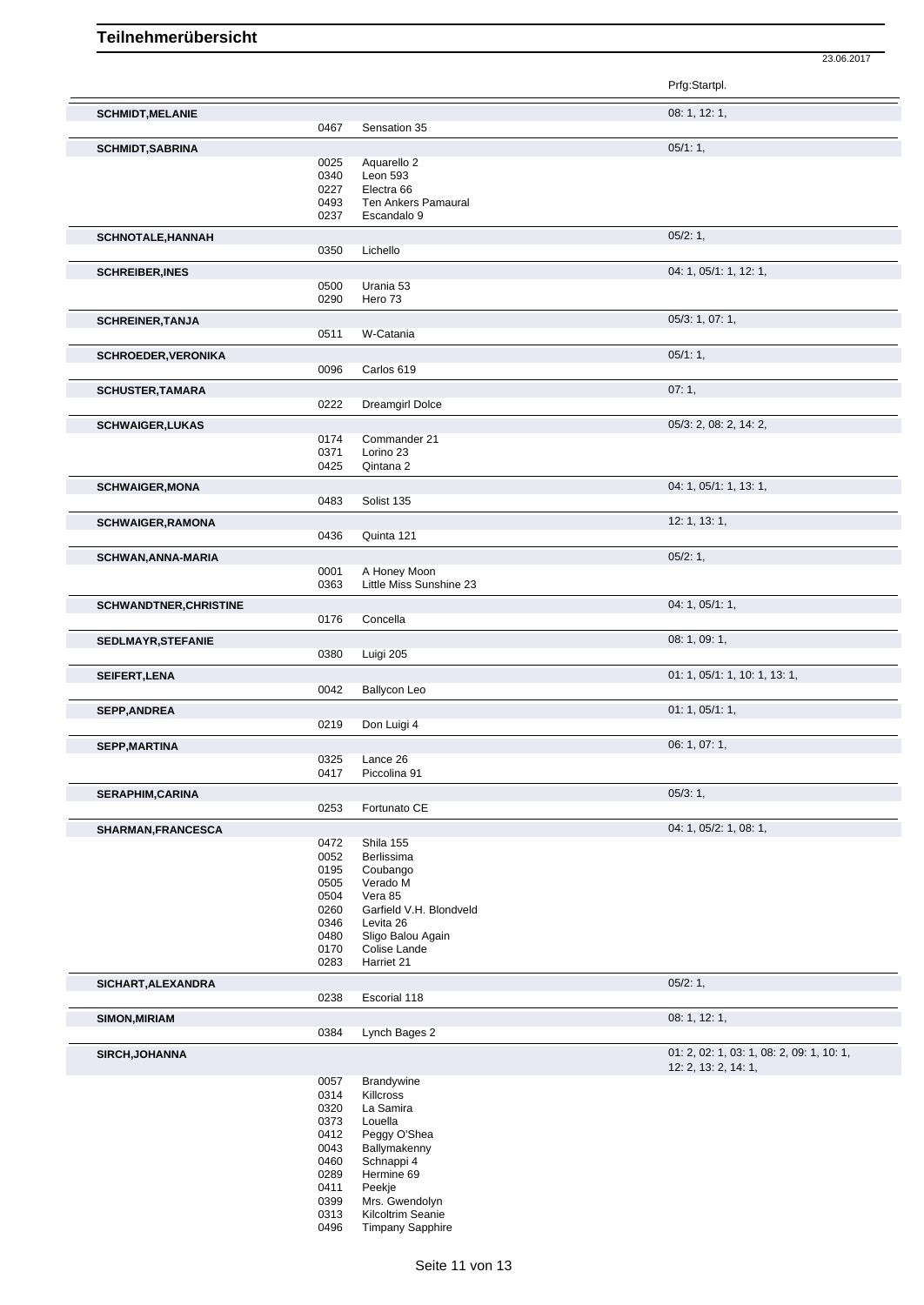23.06.2017

Prfg:Startpl.

| SIRCH, ROBERT                 |      |                         | 01: 1, 03: 2, 09: 1, 13: 1, 14: 1, 15: 1, |
|-------------------------------|------|-------------------------|-------------------------------------------|
|                               | 0314 | Killcross               |                                           |
|                               | 0320 | La Samira               |                                           |
|                               | 0373 | Louella                 |                                           |
|                               | 0460 | Schnappi 4              |                                           |
|                               | 0289 | Hermine 69              |                                           |
|                               | 0411 | Peekje                  |                                           |
|                               | 0399 | Mrs. Gwendolyn          |                                           |
|                               |      |                         |                                           |
|                               | 0313 | Kilcoltrim Seanie       |                                           |
|                               | 0496 | <b>Timpany Sapphire</b> |                                           |
| <b>SIRCH, SOFIA</b>           |      |                         | 04: 1, 05/3: 1, 08: 1, 12: 1, 13: 1,      |
|                               | 0057 | Brandywine              |                                           |
|                               | 0314 | Killcross               |                                           |
|                               |      |                         |                                           |
|                               | 0320 | La Samira               |                                           |
|                               | 0373 | Louella                 |                                           |
|                               | 0043 | Ballymakenny            |                                           |
|                               | 0460 | Schnappi 4              |                                           |
|                               | 0289 | Hermine 69              |                                           |
|                               | 0411 | Peekje                  |                                           |
|                               | 0399 | Mrs. Gwendolyn          |                                           |
|                               | 0313 | Kilcoltrim Seanie       |                                           |
|                               |      |                         |                                           |
| SMIRNOW, TAMARA               |      |                         | 09: 2, 15: 2,                             |
|                               | 0184 | Copix 2                 |                                           |
|                               | 0492 | Swiss Nirvano           |                                           |
|                               | 0040 | Bajnok Koxi de Bognar   |                                           |
|                               |      |                         |                                           |
| <b>STEFFINGER, JULIA</b>      |      |                         | 05/3: 1, 11: 1,                           |
|                               | 0043 | Ballymakenny            |                                           |
| STEPHAN, HANNA KATRIN         |      |                         | 08: 2, 12: 2, 14: 2,                      |
|                               | 0203 | Cutie VA                |                                           |
|                               | 0186 | Coradino 3              |                                           |
|                               |      |                         |                                           |
| STRASSBERGER, MELANIE         |      |                         | 03: 1, 12: 2,                             |
|                               | 0343 | Leslie 89               |                                           |
|                               | 0374 | Lucatoni 28             |                                           |
|                               |      |                         |                                           |
| TARYNE, JULIA                 |      |                         | 06: 1, 11: 1,                             |
|                               | 0405 | Neumeister              |                                           |
|                               |      |                         |                                           |
| THIEL, CHARLOTTE              |      |                         | 06:2,                                     |
|                               | 0536 | Mayic                   |                                           |
|                               | 0537 | Spirit                  |                                           |
|                               |      |                         |                                           |
| THIEL, MAXIMILIANE            |      |                         | 04:1,                                     |
|                               | 0354 | Lillifee 25             |                                           |
| THUMANN, LEA                  |      |                         | 07:1, 11:1,                               |
|                               | 0188 | Coriana 48              |                                           |
|                               |      |                         |                                           |
| TONNEMACHER, HANNA-LENA       |      |                         | 05/3: 1, 07: 1,                           |
|                               | 0392 | Miss Skyfire            |                                           |
|                               |      |                         |                                           |
| TRESSLER, JULIA               |      |                         | 12: 1, 14: 1,                             |
|                               | 0488 | Suddenly 8              |                                           |
|                               |      |                         |                                           |
| VAN DER MEIJ, ANNABEL         |      |                         | 04: 2, 05/3: 2, 08: 1,                    |
|                               |      | Bumbawu                 |                                           |
|                               | 0061 |                         |                                           |
|                               | 0510 | Vodka 4                 |                                           |
|                               |      |                         |                                           |
| VERHUELSDONK, INA-CARA        |      |                         | 06: 1, 07: 1, 11: 1,                      |
|                               | 0210 | Decurio 5               |                                           |
|                               |      |                         |                                           |
| <b>VOGL, MELANIE</b>          |      |                         | 08:1,                                     |
|                               | 0413 | Perilonn E              |                                           |
| <b>VOLZ, KATHARINA</b>        |      |                         | 05/3:1,                                   |
|                               | 0049 | Bella Mia 8             |                                           |
|                               |      |                         |                                           |
| <b>WAGNER, ANDREA</b>         |      |                         | 05/1:1,                                   |
|                               | 0439 | Quintano 45             |                                           |
|                               |      |                         |                                           |
| <b>WAGNER, CHARLOTTE</b>      |      |                         | 06: 1, 07: 1, 11: 1,                      |
|                               | 0314 | Killcross               |                                           |
|                               | 0412 | Peggy O'Shea            |                                           |
|                               | 0043 | Ballymakenny            |                                           |
|                               | 0235 | <b>Erol Weasley</b>     |                                           |
|                               |      |                         |                                           |
| <b>WAGNER, CHRISTINA</b>      |      |                         | 06: 1,                                    |
|                               | 0439 | Quintano 45             |                                           |
|                               |      |                         |                                           |
| <b>WEBER, MEIKE</b>           |      |                         | 04: 2, 12: 2,                             |
|                               | 0469 | Shamrock xx 81          |                                           |
|                               | 0312 | Kiaora                  |                                           |
|                               |      |                         | 04: 1, 08: 1,                             |
| <b>WECHSELBERGER, MELANIE</b> |      |                         |                                           |
|                               | 0243 | Farytale RZ             |                                           |
| <b>WEICHSELBAUMER, SELINA</b> | 0323 | Lajos 48                | 05/3: 1, 07: 1,                           |